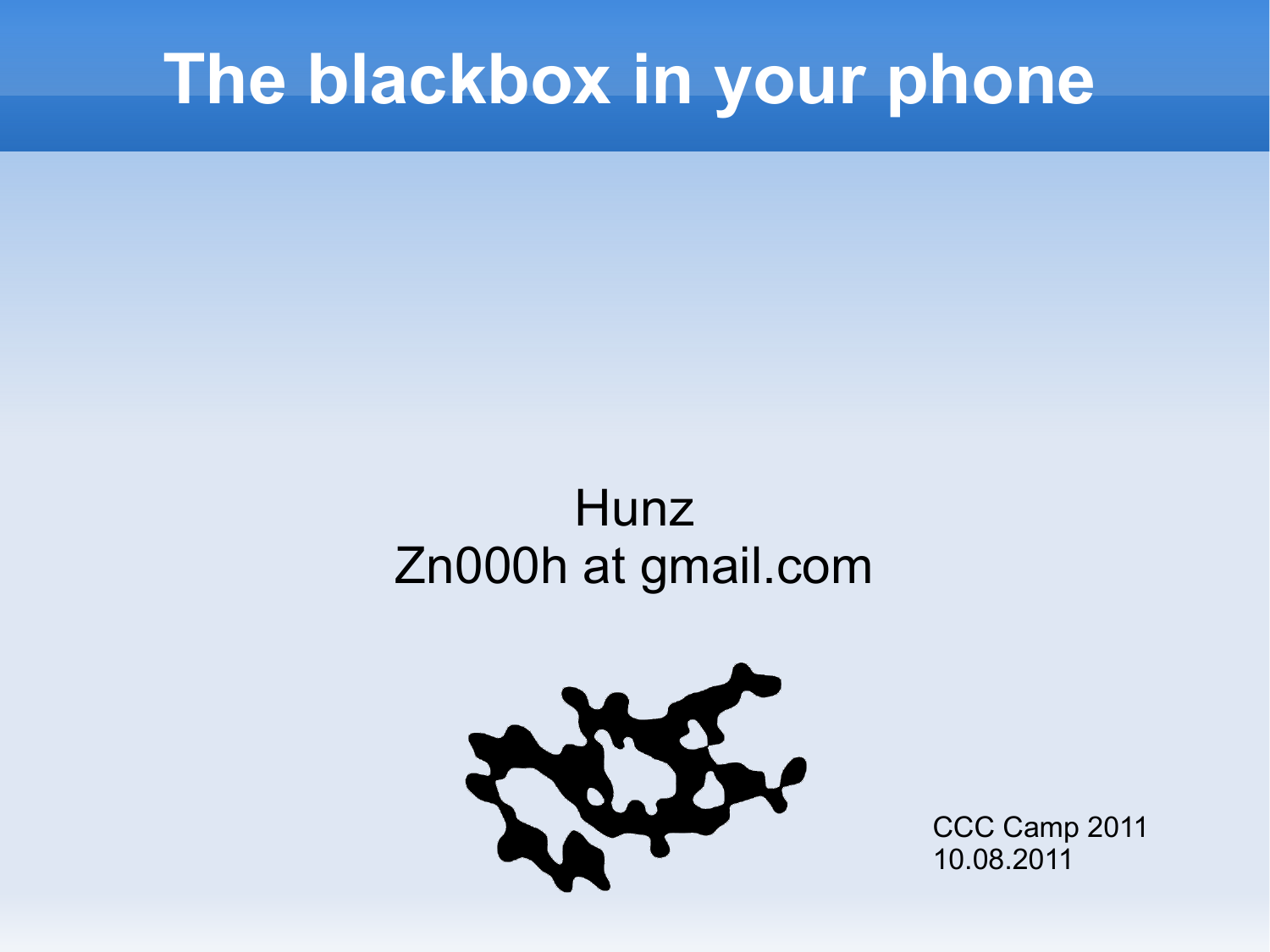#### **Contents**

- **Smartcards in general**
- The SIM
	- filesystem
	- commands
- SIM application toolkit (SAT)
- **Tools**
- **Summary**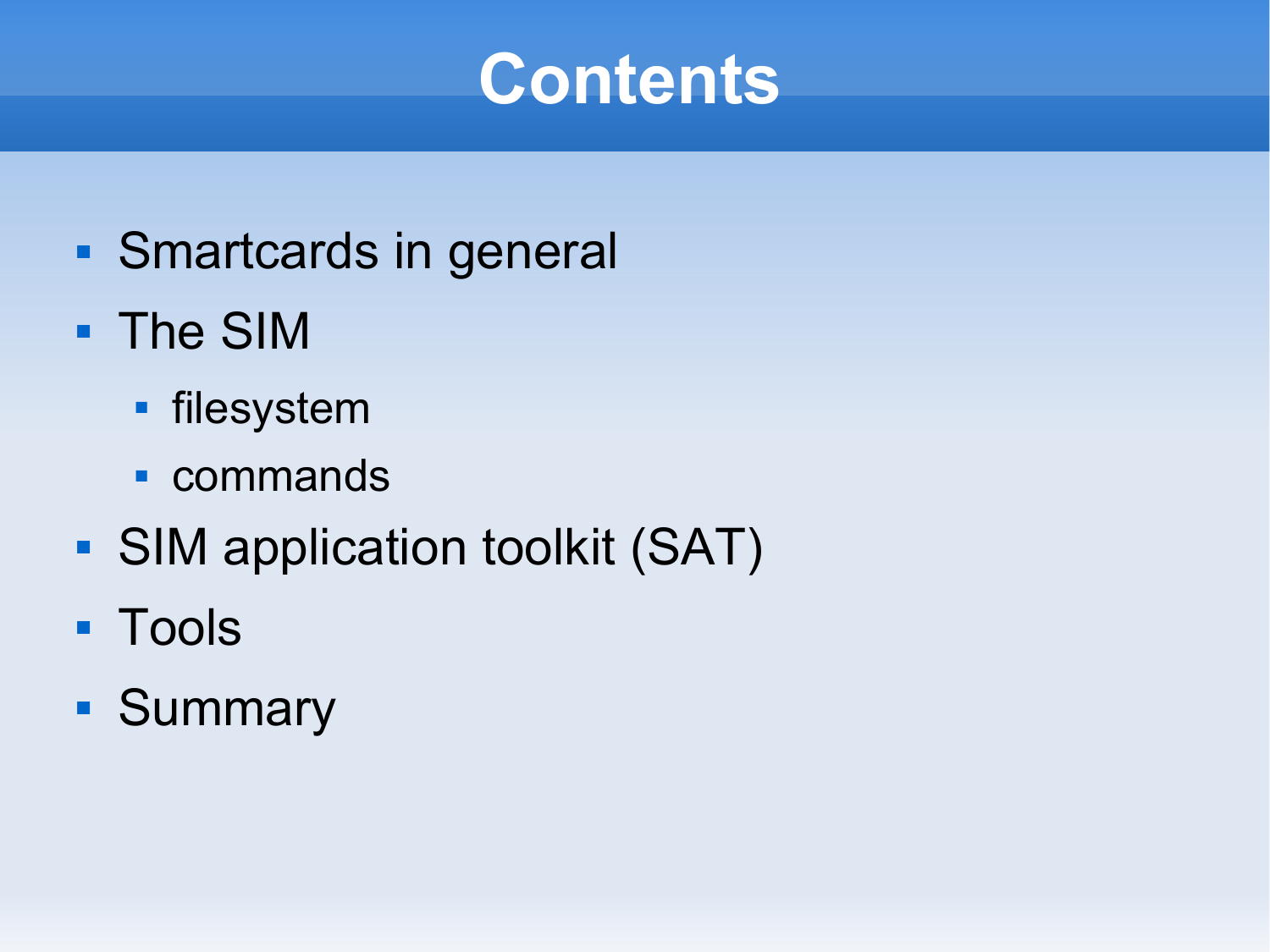# **Smartcards: physical connections**

• Not just memory, but a microcontroller  $\rightarrow$  card decides, what the user can do

- **Connections:** 
	- **RST: Reset input**
	- **CLK: Clock input**
	- IO: Data in/out
	- Vcc: supply voltage (1.8V / 3V)

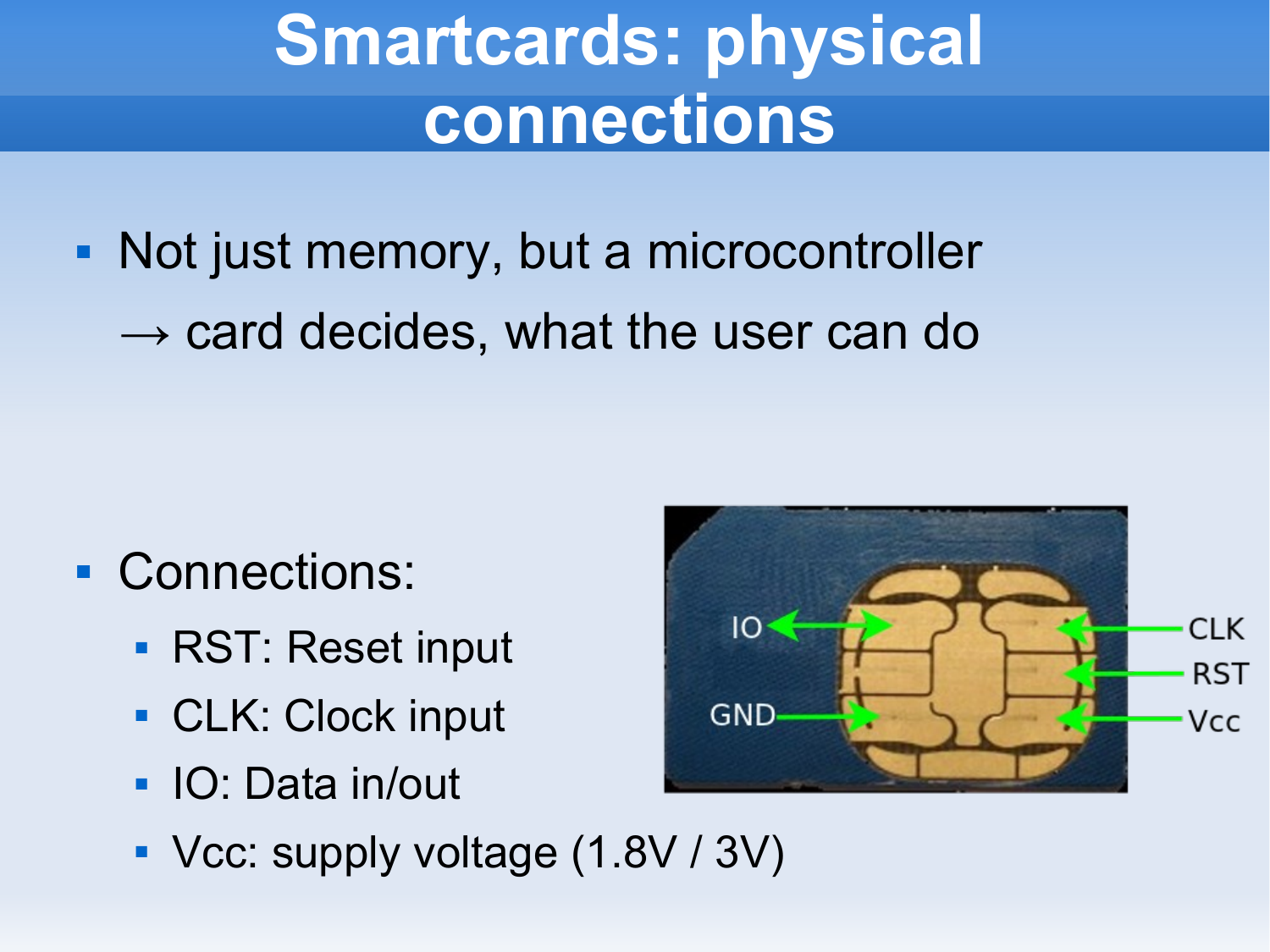### **Smartcards: data transmissions**



- Serial protocol like RS-232
- But: only one data line  $\rightarrow$  half duplex
- Request/response with Terminal as Master
- **Baudrate depends on input clock** 
	- $\mathbf{r}$ Initial baudrate  $=$  clk / 372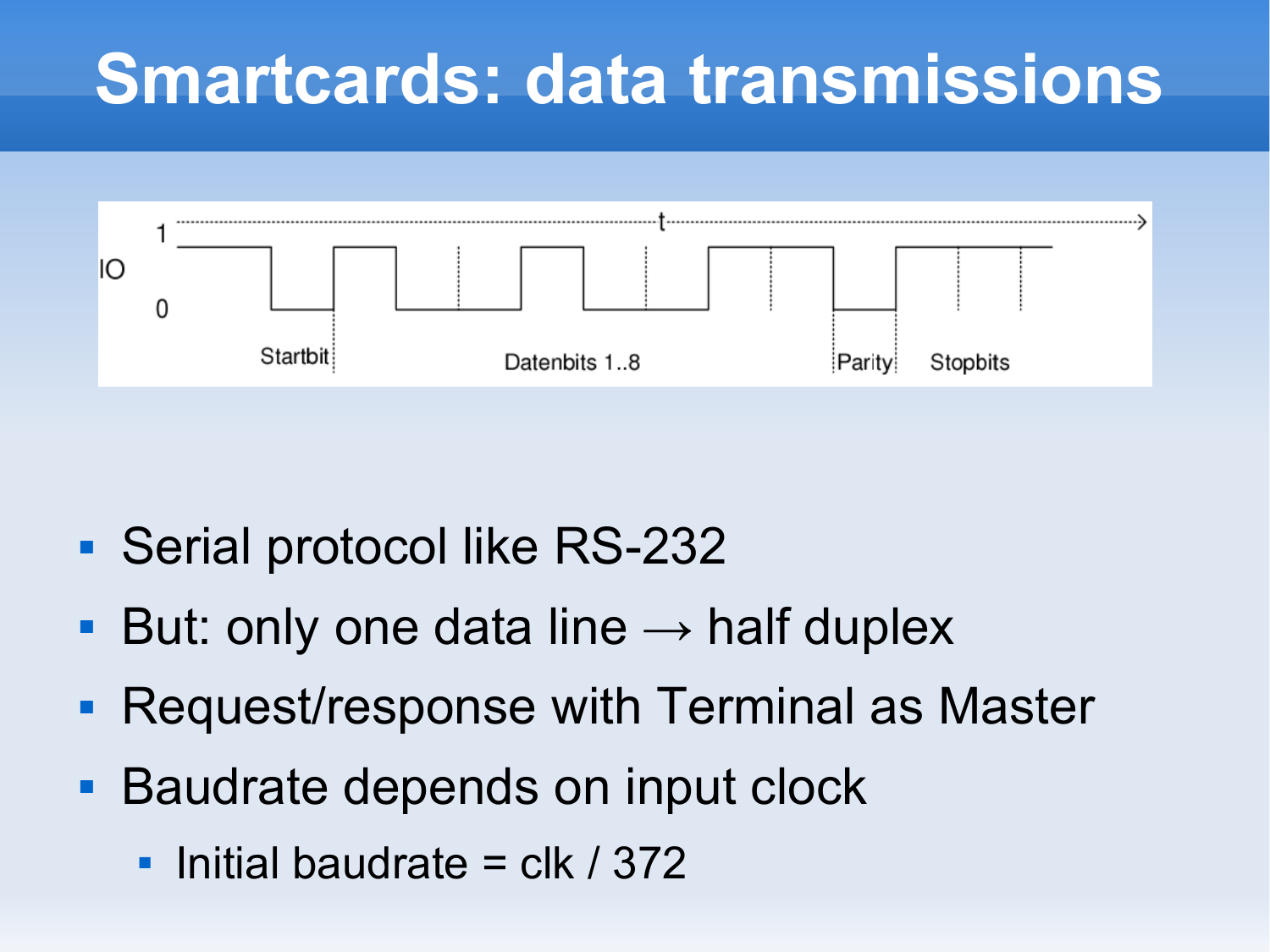# **A simple smartcard terminal**



- **Phoenix & Smart-/Dumbmouse Terminals**
- **RS-232 UART used for communication** 
	- Card clock = 9600 baud  $*$  372 = 3.5712 MHz
	- **IO: Open collector w/ pullup**
- **RTS** used for card reset (polarity may vary)
- **Or: use a PC/SC reader**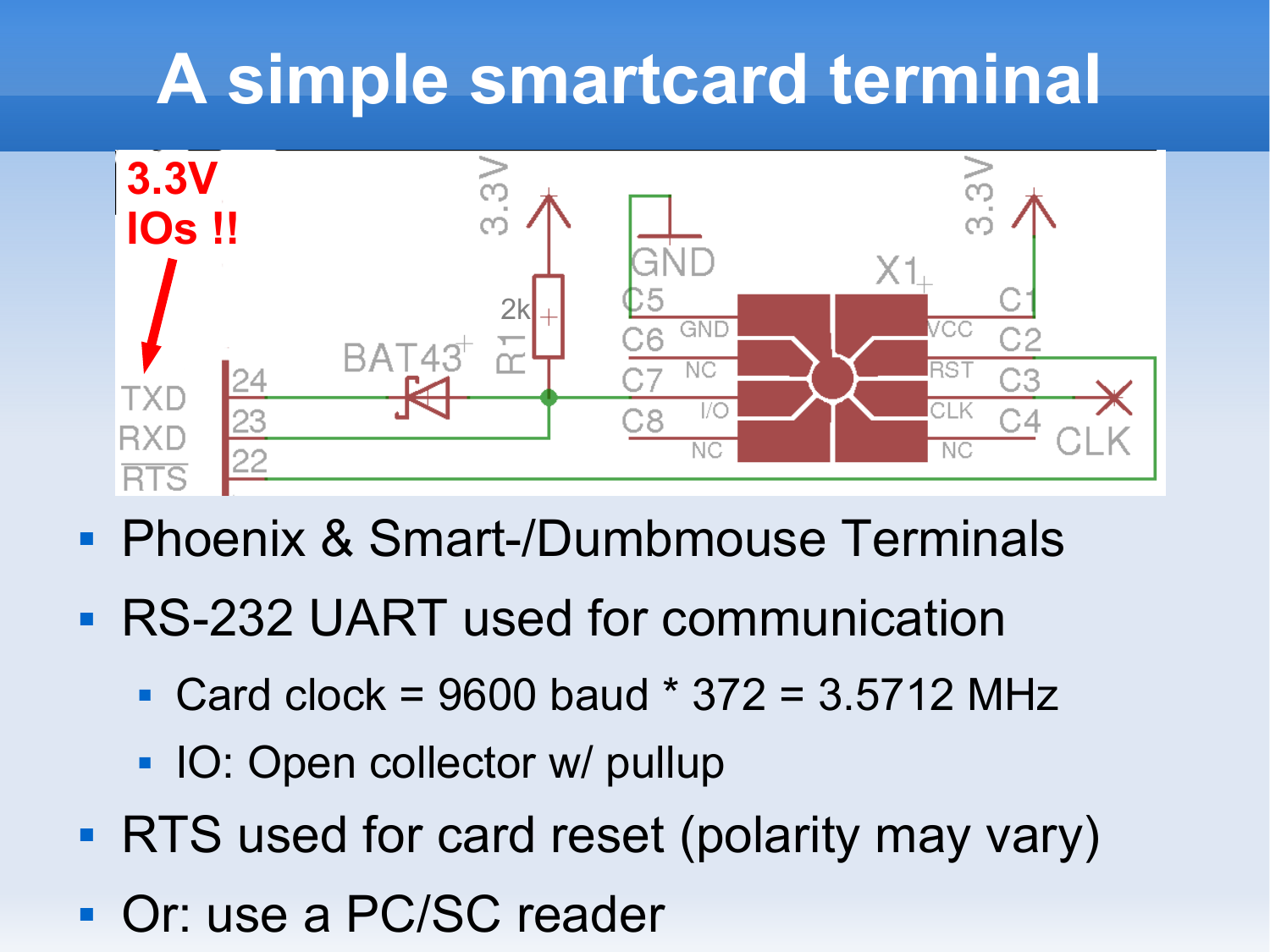#### **Smartcards: Protocol setup**

#### **Card reset**

- Card sends Answer-to-Reset (ATR)
	- Supported parameters, protocols, etc.
	- ATR: 3B <more stuff>
	- Decode w/ [pcsc\\_tools](http://ludovic.rousseau.free.fr/softwares/pcsc-tools/): ATR\_analysis
- Protocol-Parameter-Selection (PPS)
	- protocol+baudrate selection
	- **optional, but heavily used nowadays**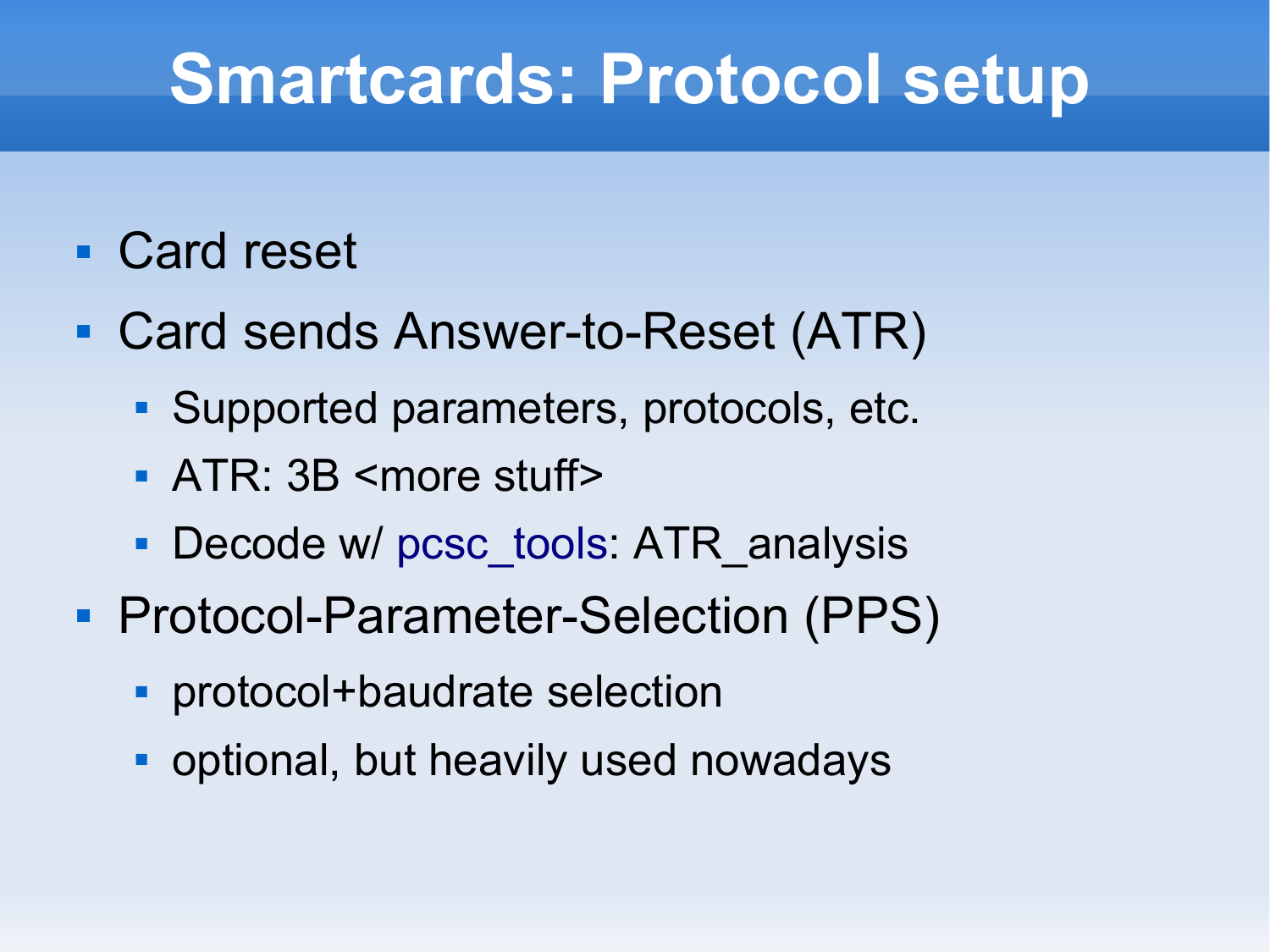### **Smartcards: T=0 Protocol**

|                             |  |  | CLA INS P1 P2 Len (Data) | SW1 SW2                                    |  |
|-----------------------------|--|--|--------------------------|--------------------------------------------|--|
| Terminal $\rightarrow$ Card |  |  | To or from card          | $\blacksquare$ Card $\rightarrow$ Terminal |  |

- Communication via Application Protocol Data Units (APDU)
	- CLA: Instruction Class
	- **INS: Instruction (command)**
	- **P1, P2: Instruction-specific parameters**
	- **Len: Data length**
	- Data (optional) either to or from card
	- SW1, SW2: Status (from card)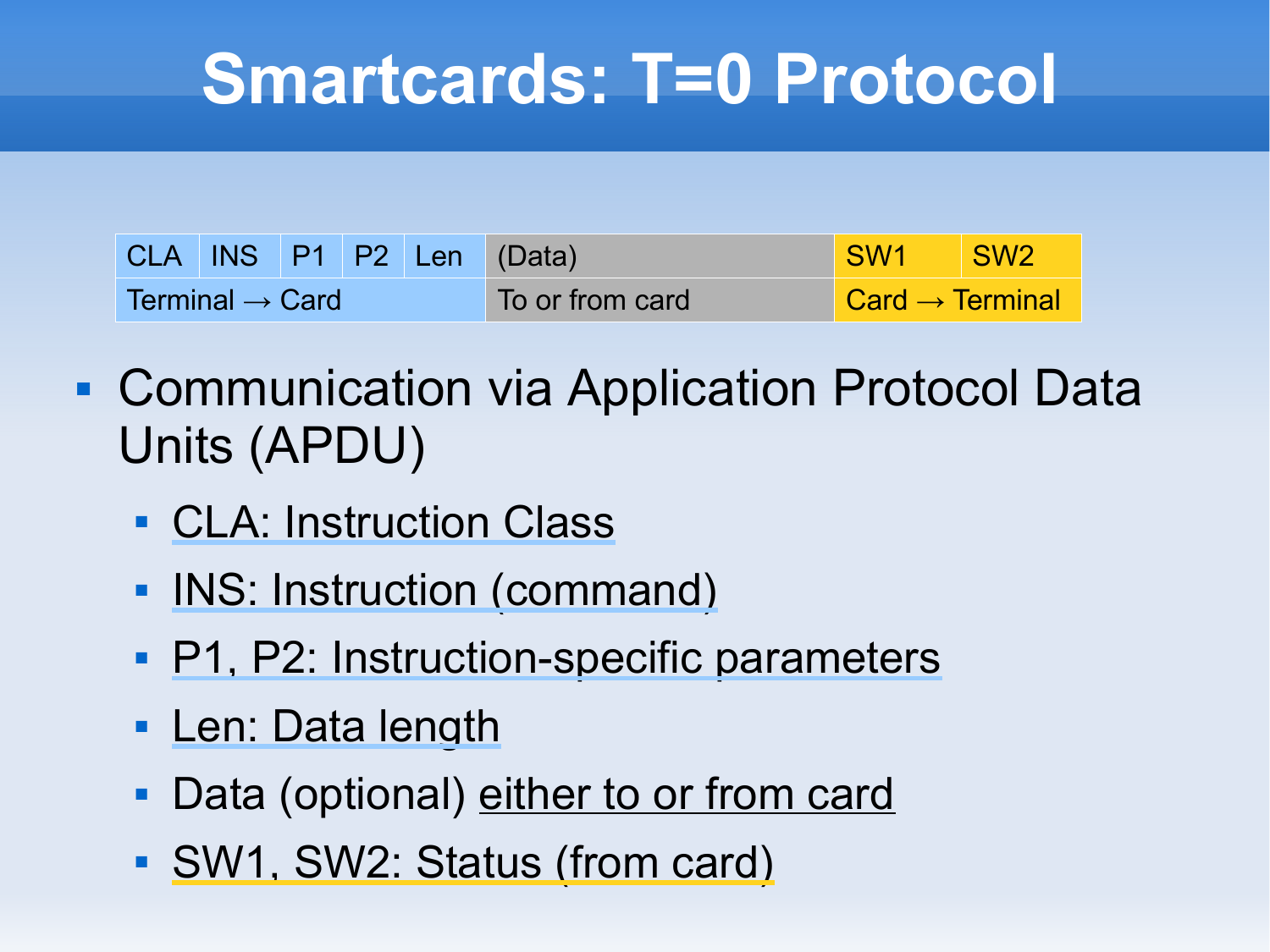### **Smartcards: T=0 Example**



- 1) ADPU Header (Terminal  $\rightarrow$  Card)
- 2) ACK (Card  $\rightarrow$  Terminal)
- 3) Data (Terminal  $\rightarrow$  Card)
- 4) Status (Card  $\rightarrow$  Terminal)

 Card sends ACK/INS (or error-status) after data length received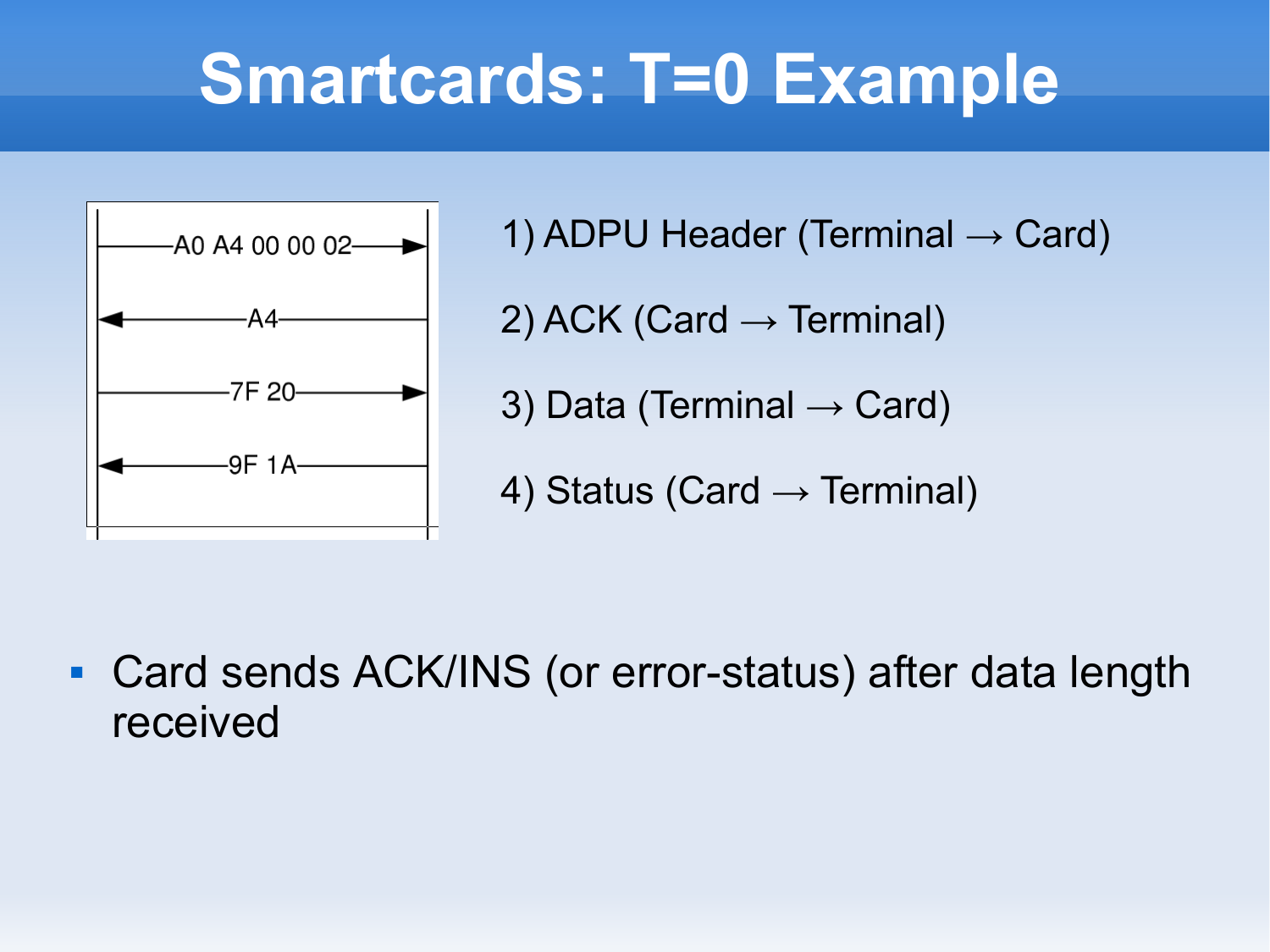# **Smartcards: Further reading**

- **ISO/IEC 7816:** [http://en.wikipedia.org/wiki/ISO/IEC\\_7816](http://en.wikipedia.org/wiki/ISO/IEC_7816)
- **Smartcard handbook:** <http://www.wrankl.de/SCH/SCH.html>
- **Handbuch der Chipkarten (german):** <http://www.wrankl.de/HdC/HdC.html>
- **Phoenix reader you can build your own** 
	- Several designs  $\rightarrow$  [use google](http://www.google.com/search?tbm=isch&q=smart+card+phoenix+schematics)
	- **Replace MAX232 w/ FT232 or so for USB**
	- Use 3.3V instead of 5V!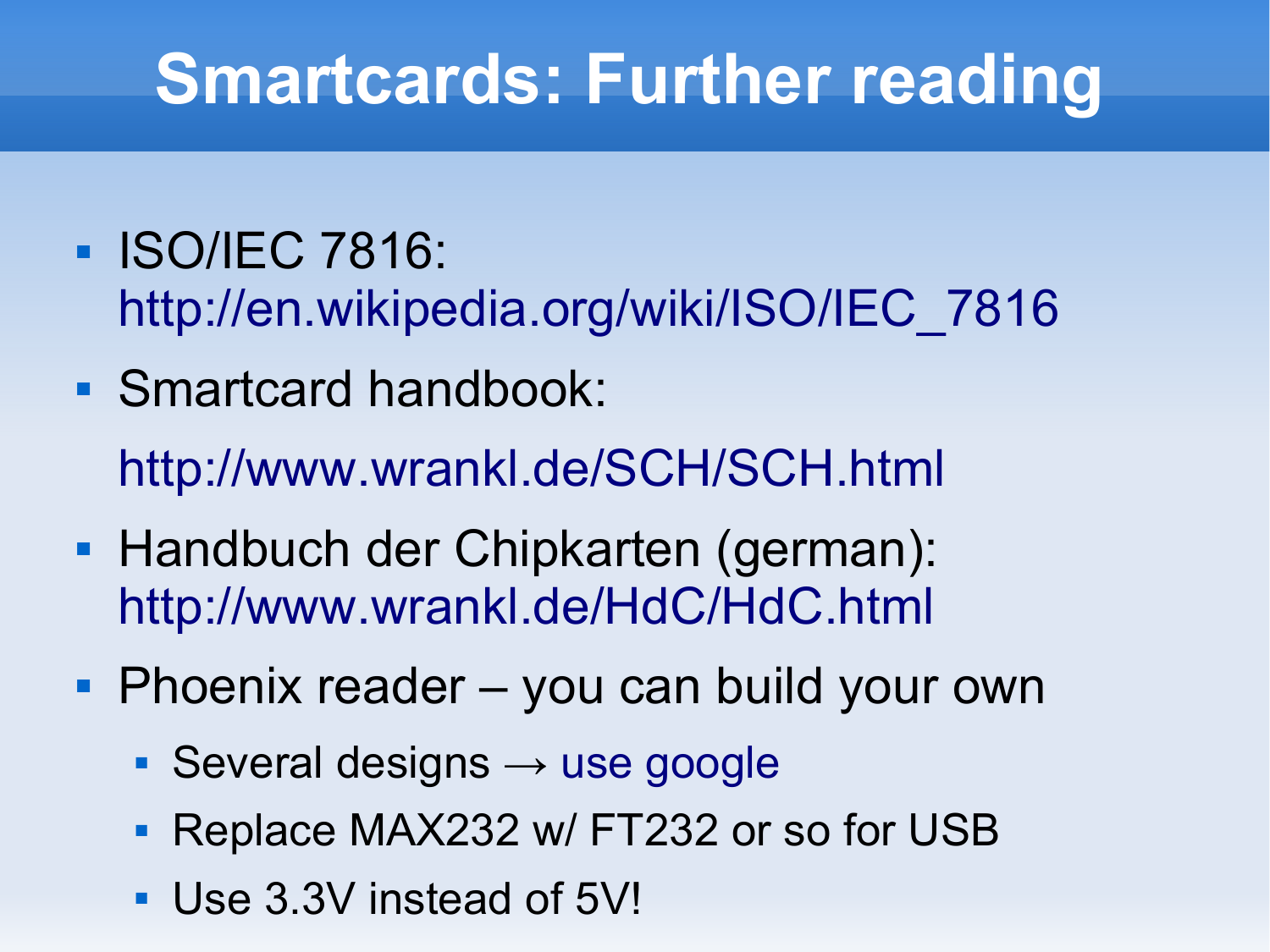## **Purpose of the SIM**

- **User authentication**
- Network authentication (3G)
- Data storage (phonebook, SMS, settings)
- Common platform for additional services
	- $\rightarrow$  SIM Application Toolkit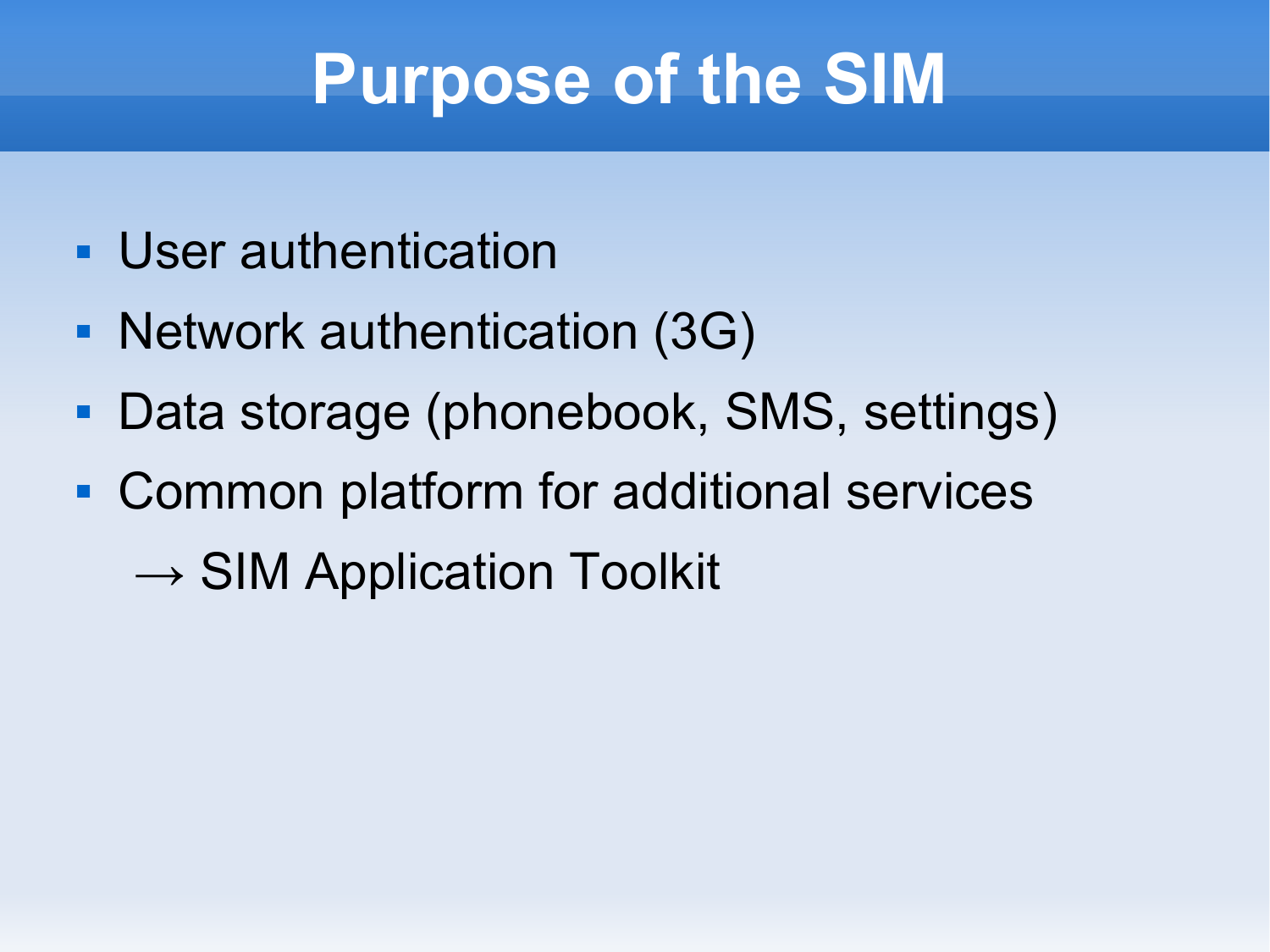# **SIM filesystem**

- Access control
- Contains directories & files
	- **I** identified by 16bit File-ID (FID)
	- MF (Master File) : root dir (FID: 3f00)
	- DF (Dedicated File) : directory
	- **EF (Elementary File)** : file
- **Special EF types: record files** 
	- Fixed or variable length Example: Phonebook
	-

**Cyclic Example: Call History**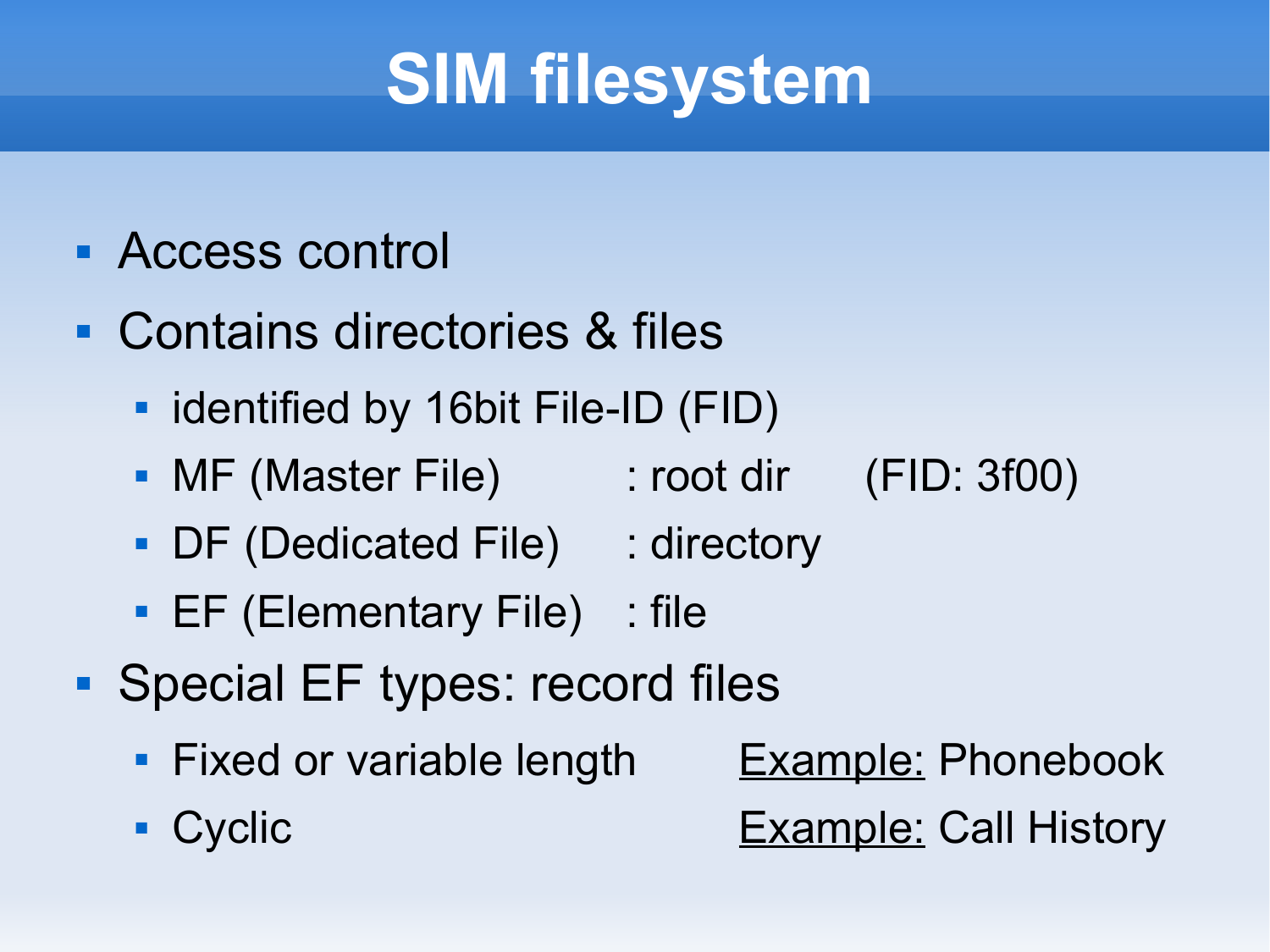# **SIM filesystem: important FIDs**

- DF GSM: Network related data FID: 7F20 EF\_IMSI: IMSI FID: 6F07 EF Kc: session key FID: 6F20
	- $E_{\text{t}}$  Etc.
- DF TELECOM: Data for user FID: 7F10
	- EF SMS: SMS storage FID: 6F3A
	- EF\_ADN: phonebook FID: 6F3C
	- $Ectc$ .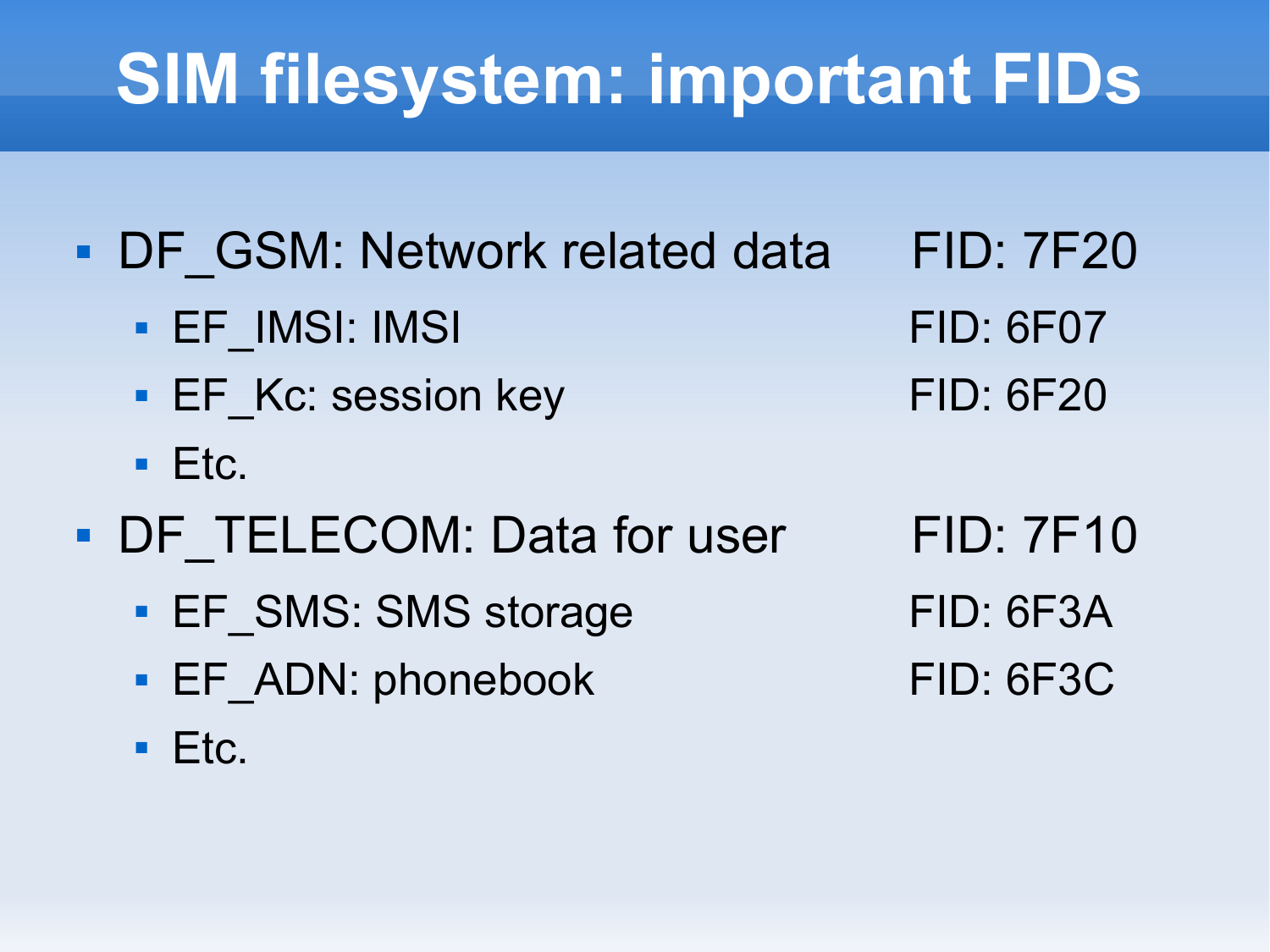## **SIM filesystem: a few notes**

- SELECT instruction opens a file for access
- **FIDs usually aren't unique across directories** 
	- **Different EFs in different DFs may have same FID**
	- $\rightarrow$  SELECT needs to follow path of directories
	- **Example: SELECT MF; SELECT DF GSM;** SELECT EF\_IMSI
- **There's no directory listing like "Is"** 
	- **FIDs for GSM are published in the specs**
	- Are there any hidden (non-specified) FIDs?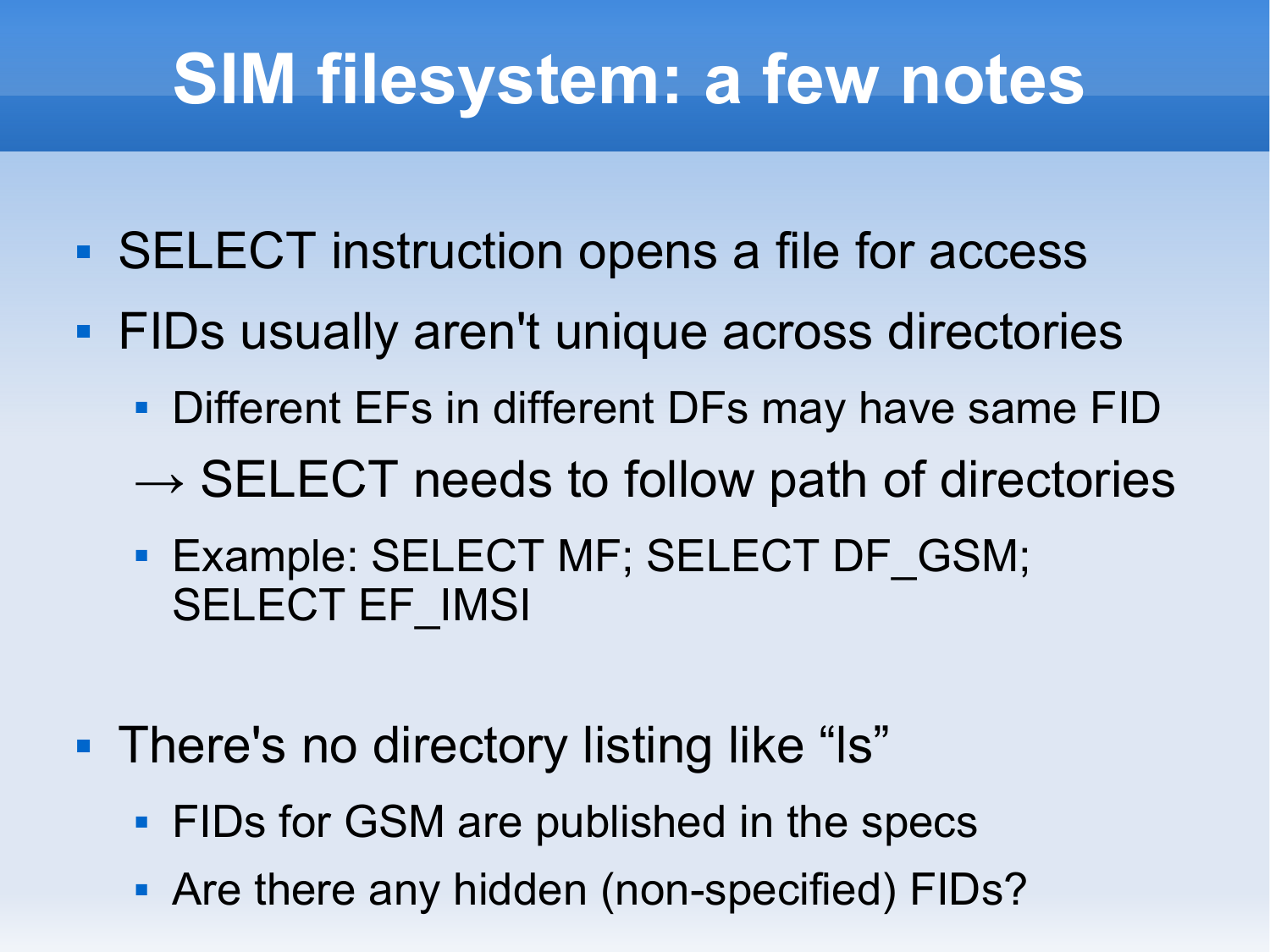# **Tool: SIM\_dump**

- **Phoenix only, no PC/SC yet**
- **Bruteforce-approach on FIDs** 
	- $\rightarrow$  find hidden files
- C-tool to dump files from SIMs no USIMs yet
	- Quick, ugly hack. Stable? **LOL**
	- **But I tested it once!1**
- Still want the code?

 $\rightarrow$  <https://github.com/znuh/simdump>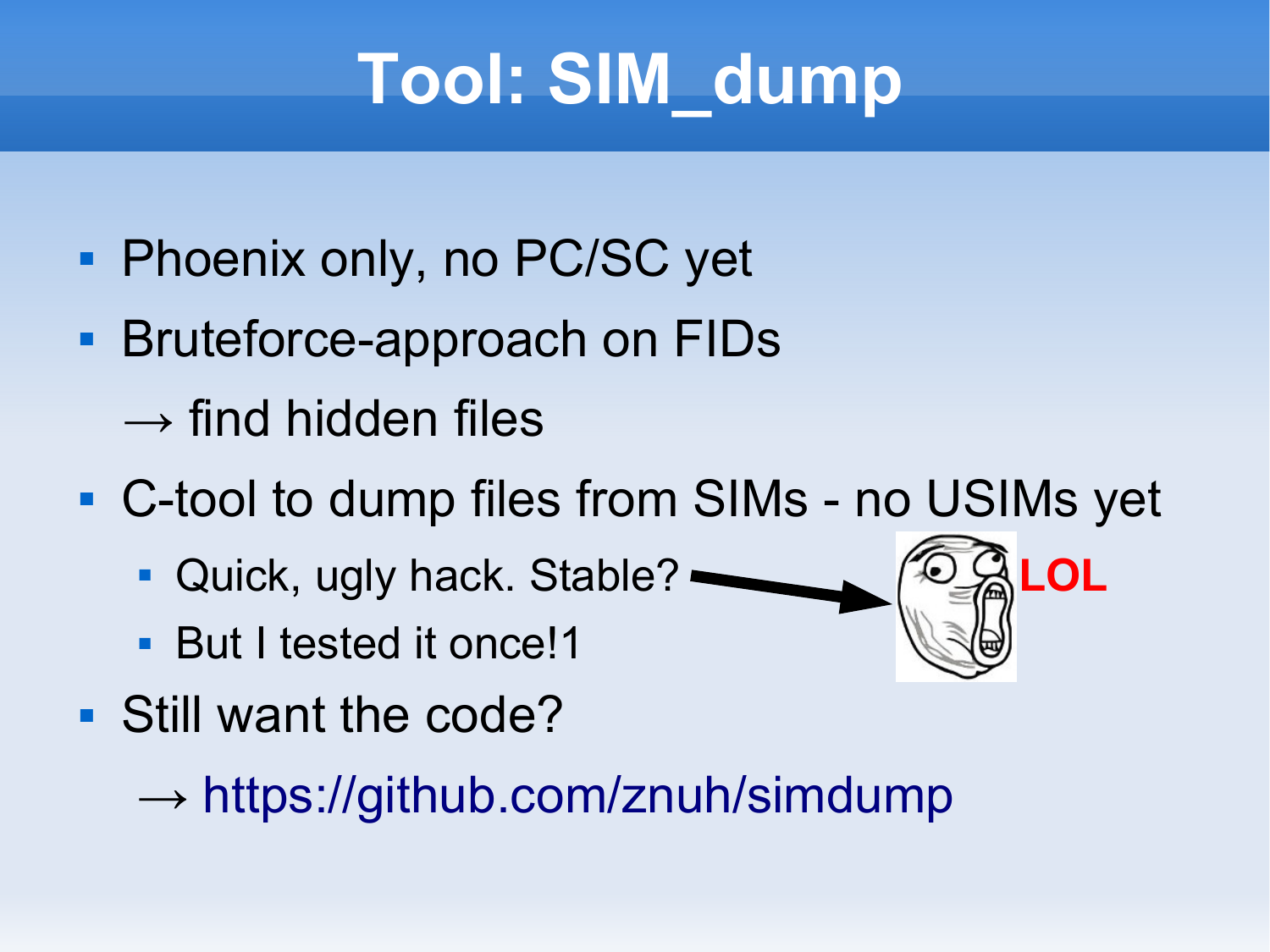# **SIM instructions (1)**

**1 APDU can only transfer data to or from card** 

- What if we need both?
- **GET\_RESPONSE fetches the answer**

| <b>A0</b> | $\overline{C}0$ | <b>NOW</b> |  | <b>O</b> Len Data |  |  | <b>SW<sub>2</sub></b> |
|-----------|-----------------|------------|--|-------------------|--|--|-----------------------|
|-----------|-----------------|------------|--|-------------------|--|--|-----------------------|

- How to select a FID?
	- **SELECT**

| A0   A4   0   0   2   FID |  |  |  |  |  | SW1 | SW2 |
|---------------------------|--|--|--|--|--|-----|-----|
|---------------------------|--|--|--|--|--|-----|-----|

- **Read/update/etc. File** 
	- Would bloat this talk too much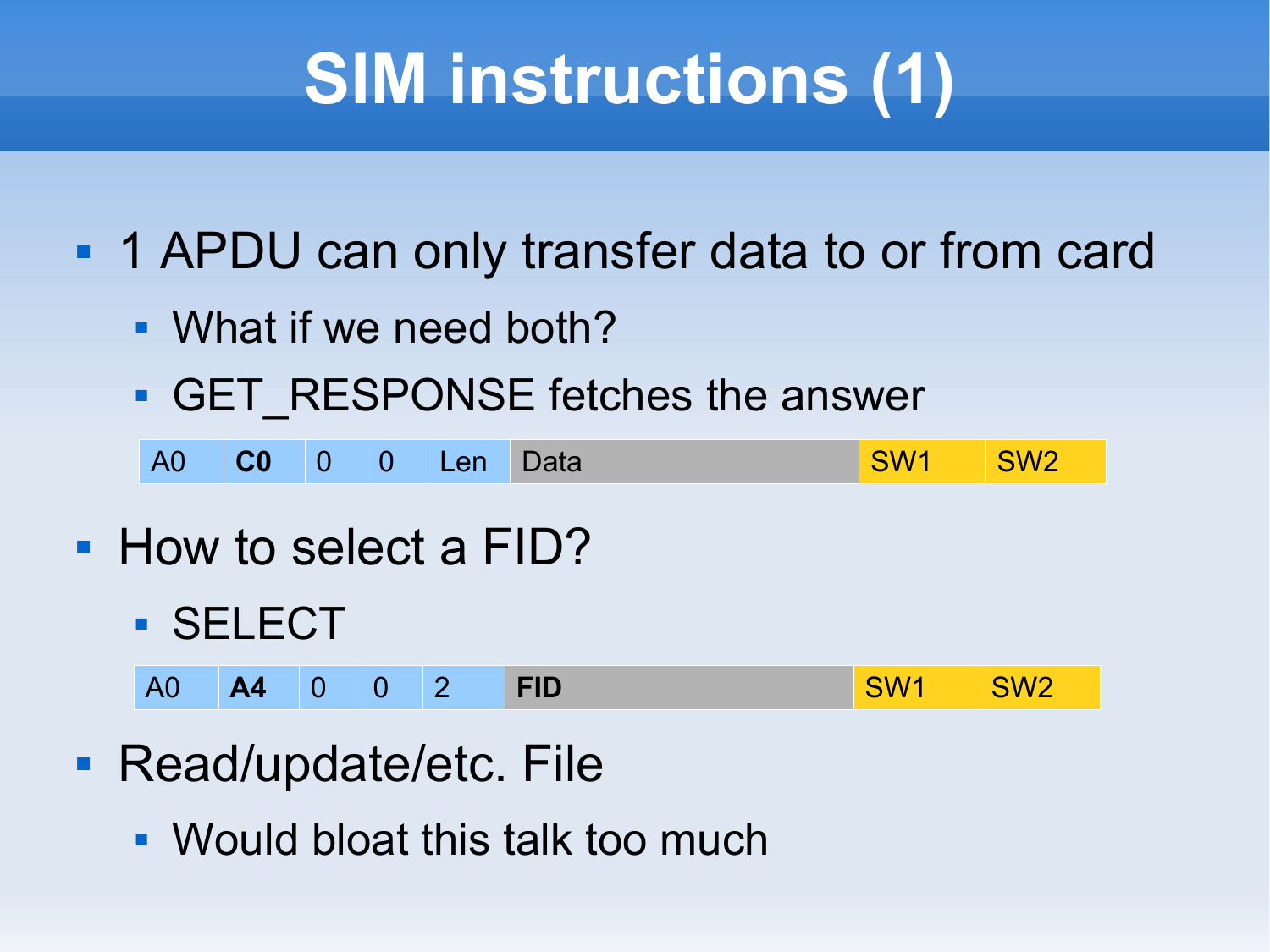# **SIM commands (2)**

#### **- RUN GSM**

- User authentication
- **Session key (Ciphering Key (Kc)) generation**

| A0 88 0 0 16 Random value from net SW1 SW2 |  |  |
|--------------------------------------------|--|--|
|--------------------------------------------|--|--|

Answer via GET RESPONSE:

|  |  |  |  |  | A0 <b>C0</b> 0 0 12 <b>SRES(4) + Kc(8)</b> | SW1 SW2 |  |
|--|--|--|--|--|--------------------------------------------|---------|--|
|--|--|--|--|--|--------------------------------------------|---------|--|

- **SRES: Authentication response**
- Kc: Ciphering key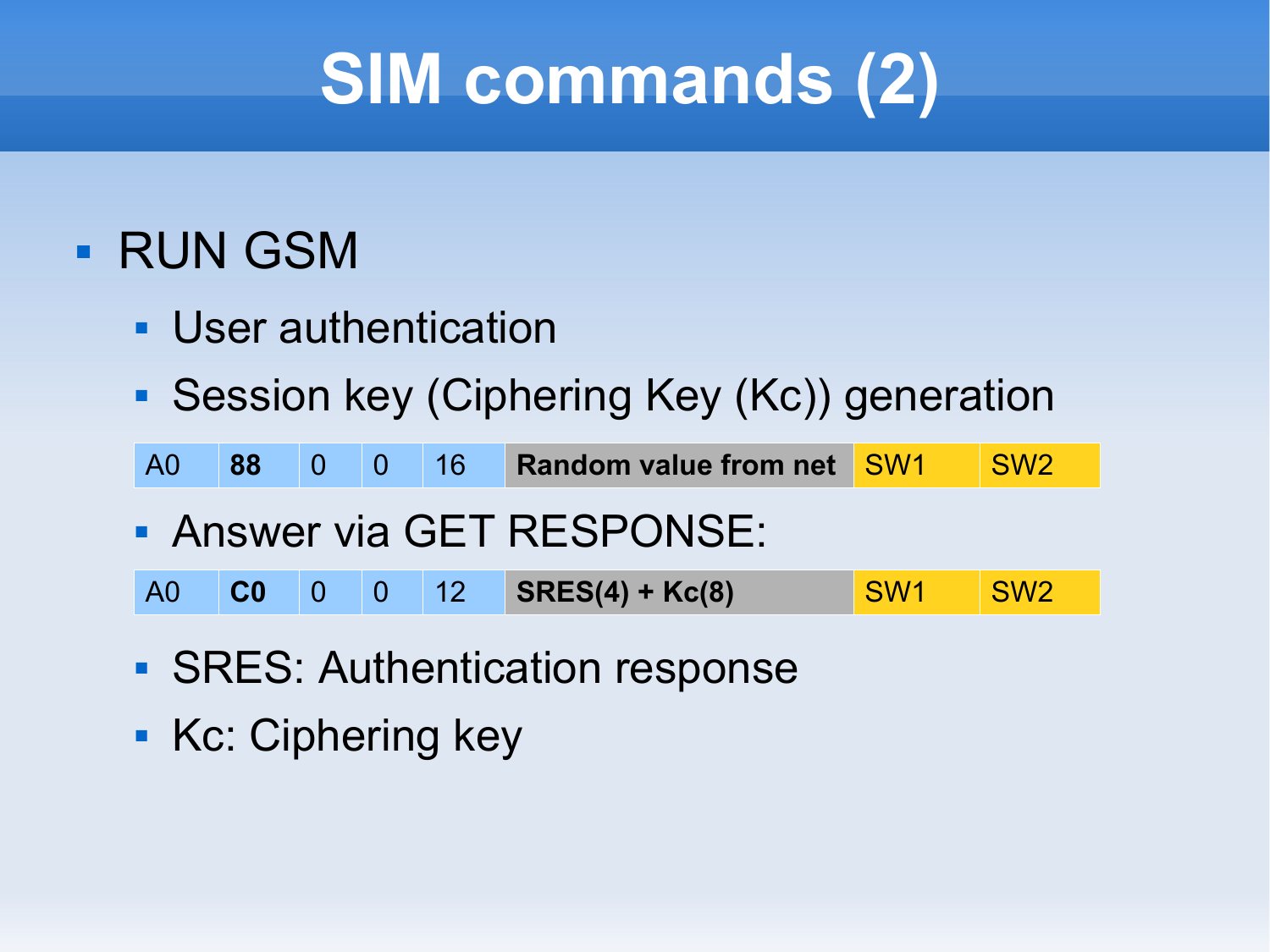## **USIMs**

- **Backwards compatible**
- **Multiple Applications on a single card** 
	- **EF** DIR (2F00) has a list of installed applications
	- **Application ID (AID) selection**
- Other CLA for USIM 00 instead of A0
- Mutual (network & user) authentication
	- **AUTHENTICATE instruction**
	- **Details: <http://tools.ietf.org/html/rfc3310>**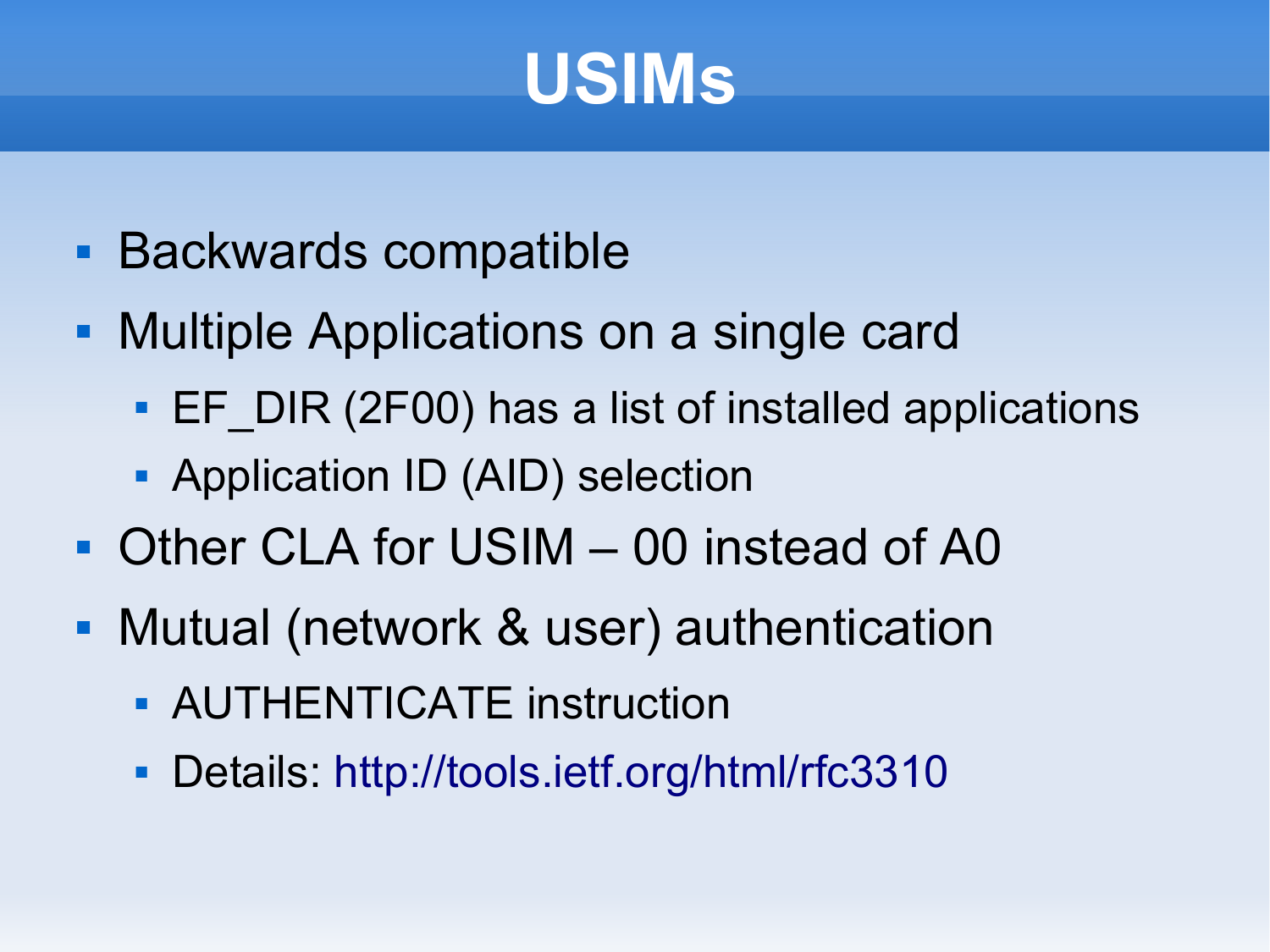# **Tool: [SIMtrace](http://bb.osmocom.org/trac/wiki/SIMtrace)**

- **Hardware sniffer for phone**  $\leftrightarrow$  **SIM**
- With inject support!  $\rightarrow$  MITM
- Made by the [osmocom](http://osmocom.org/) guys



■ Cheap AND open

- Get it here at the camp
- [There's a workshop](http://events.ccc.de/camp/2011/wiki/SIMtrace_Workshop)
- **[See RadioVillage](http://events.ccc.de/camp/2011/wiki/RadioVillage)**

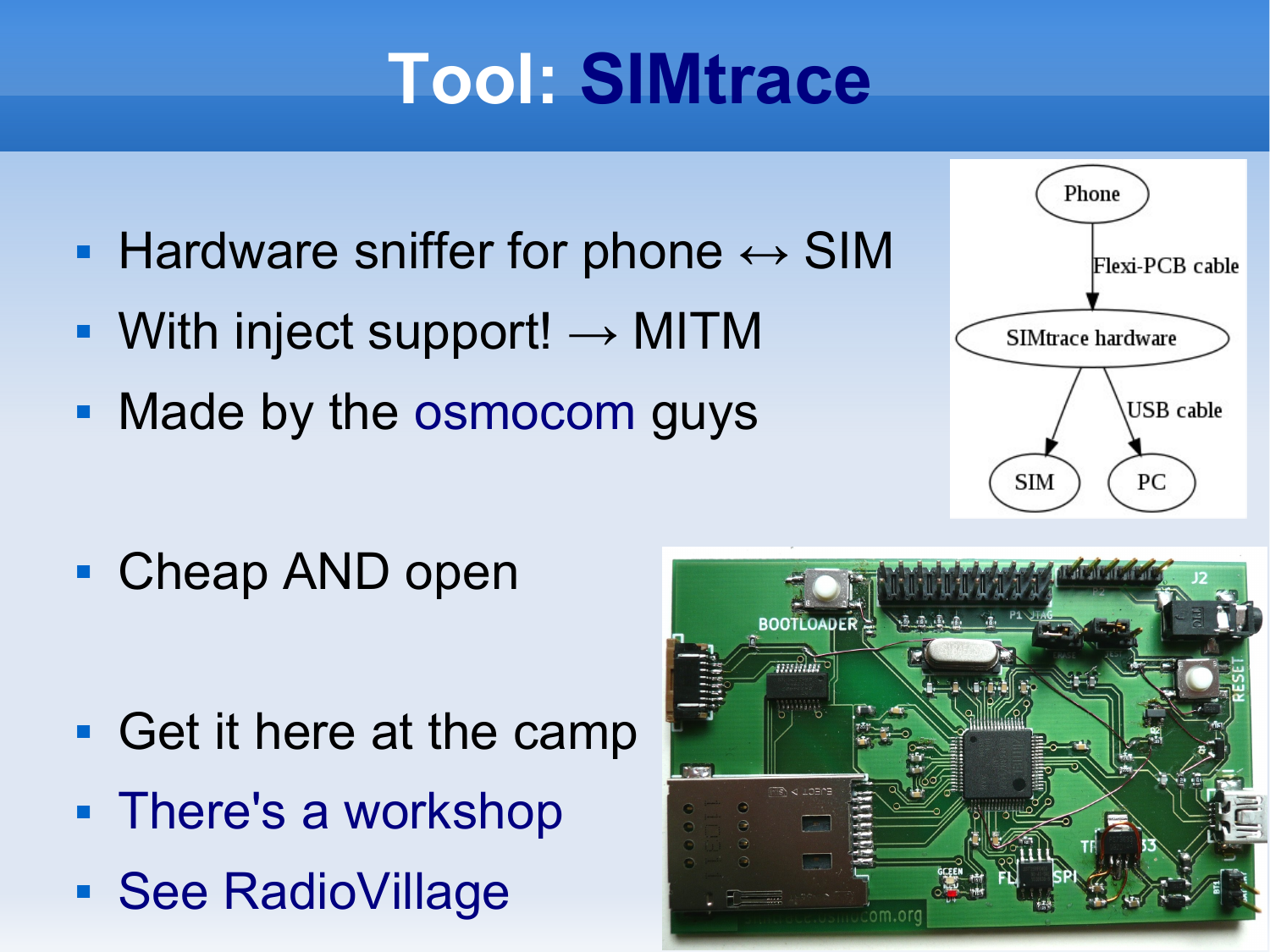### **Tool: [SIMtrace](http://bb.osmocom.org/trac/wiki/SIMtrace)**

# Example: APDU: (22): a0 c0 00 00 0f 00 00 00 09 6f 38 04 00 15 00 55 01 02 00 00 91 78 APDU: (16): a0 b0 00 00 09 ff 3f ff ff 00 00 3f 03 <u>de la componentación de la componentación de la componentación de la componentación de la componentación de l</u> 91 78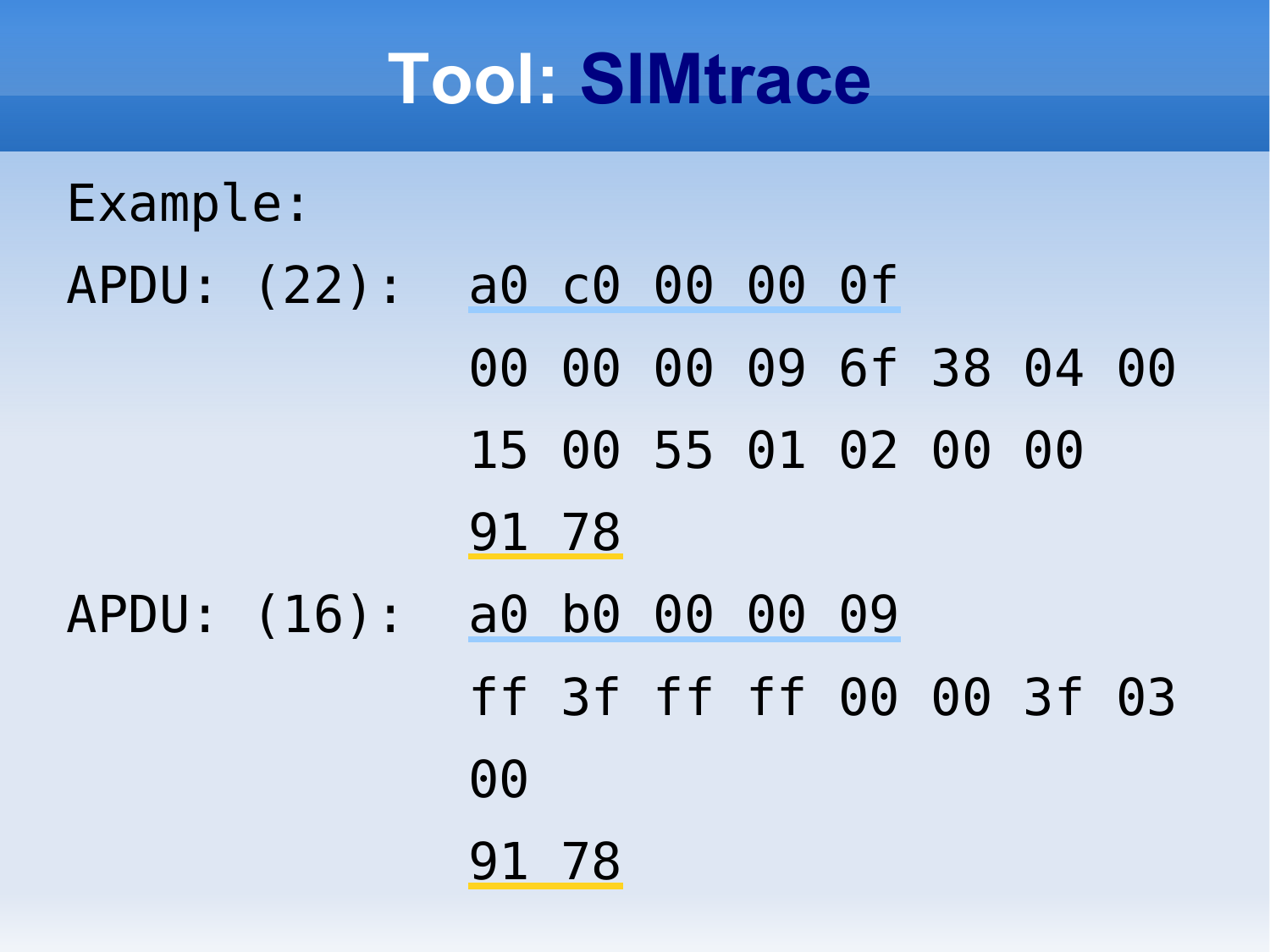# **The SIM Application Toolkit (SAT)**

- Normal way: phone sends commands to SIM
- SAT: Commands from SIM to phone
- Why?
	- **Additional phone-independent services**
- **How?** 
	- Terminal is master  $\rightarrow$  polling
	- New instructions, status word (91xx instead of 9000)
	- SAT Commands part of GSM/3G spec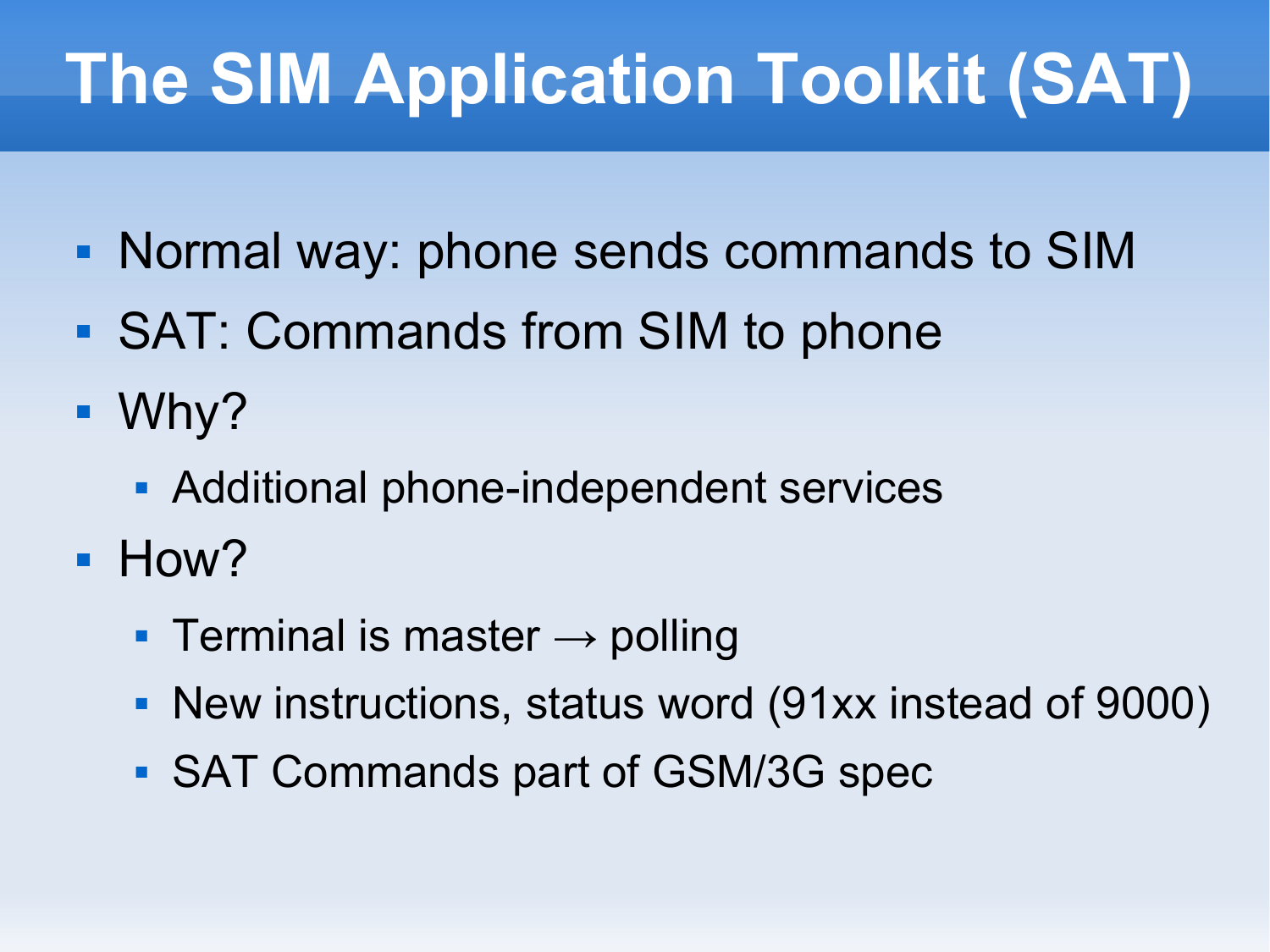## **SAT architecture (phone-side)**



- Most stuff is done in baseband!
- **App-MCU mostly for user-interaction**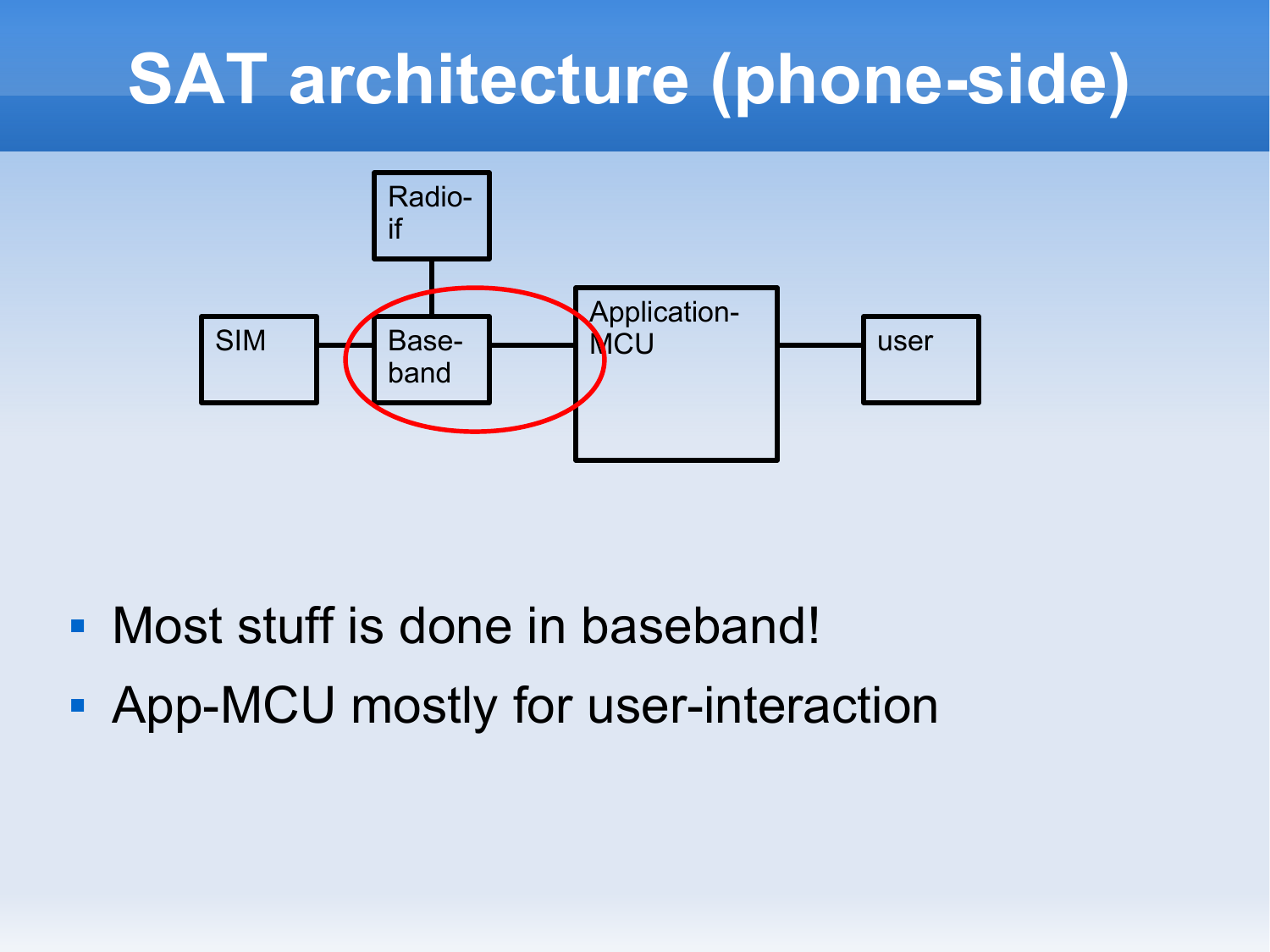## **SAT instructions**

#### Terminal profile (data: phone  $\rightarrow$  SIM)

| <b>A0</b> | $\sqrt{10}$ |  |  | 0 0 Len | Data | SW <sub>1</sub> | SW <sup>-</sup> |
|-----------|-------------|--|--|---------|------|-----------------|-----------------|
|-----------|-------------|--|--|---------|------|-----------------|-----------------|

- Notify SIM about SAT-features supported by phone
- Fetch (data:  $SIM \rightarrow phone$ )

| A0 12 0 0 Len Data<br>SW1 SW2 |
|-------------------------------|
|-------------------------------|

**Fetch SAT commands from SIM**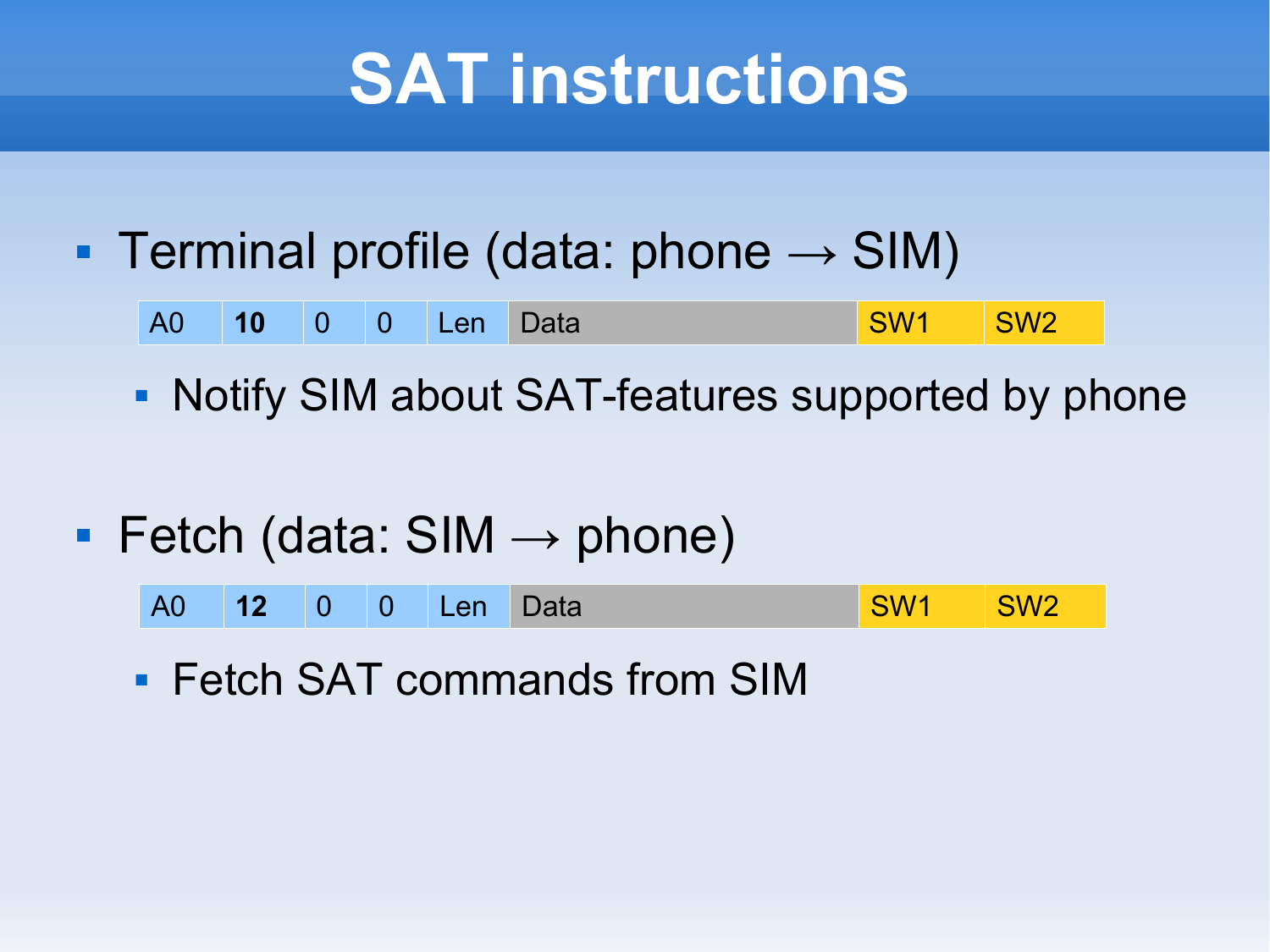# **SAT instructions (2)**

Terminal response (data: phone  $\rightarrow$  SIM)

| <b>A0</b> | 14 | $\blacksquare$ 0 |  | 0 Len Data |  |  | SW <sub>7</sub> |
|-----------|----|------------------|--|------------|--|--|-----------------|
|-----------|----|------------------|--|------------|--|--|-----------------|

- **Answer to SAT-commands from previous Fetch**
- **Envelope (data: phone**  $\rightarrow$  **SIM)**

| SW <sub>1</sub><br>SW <sub>2</sub><br>A0 C2 0 0 Len Data |  |
|----------------------------------------------------------|--|
|----------------------------------------------------------|--|

- **Notify SIM about some event**
- **Example: menu selection, SMS received, call setup**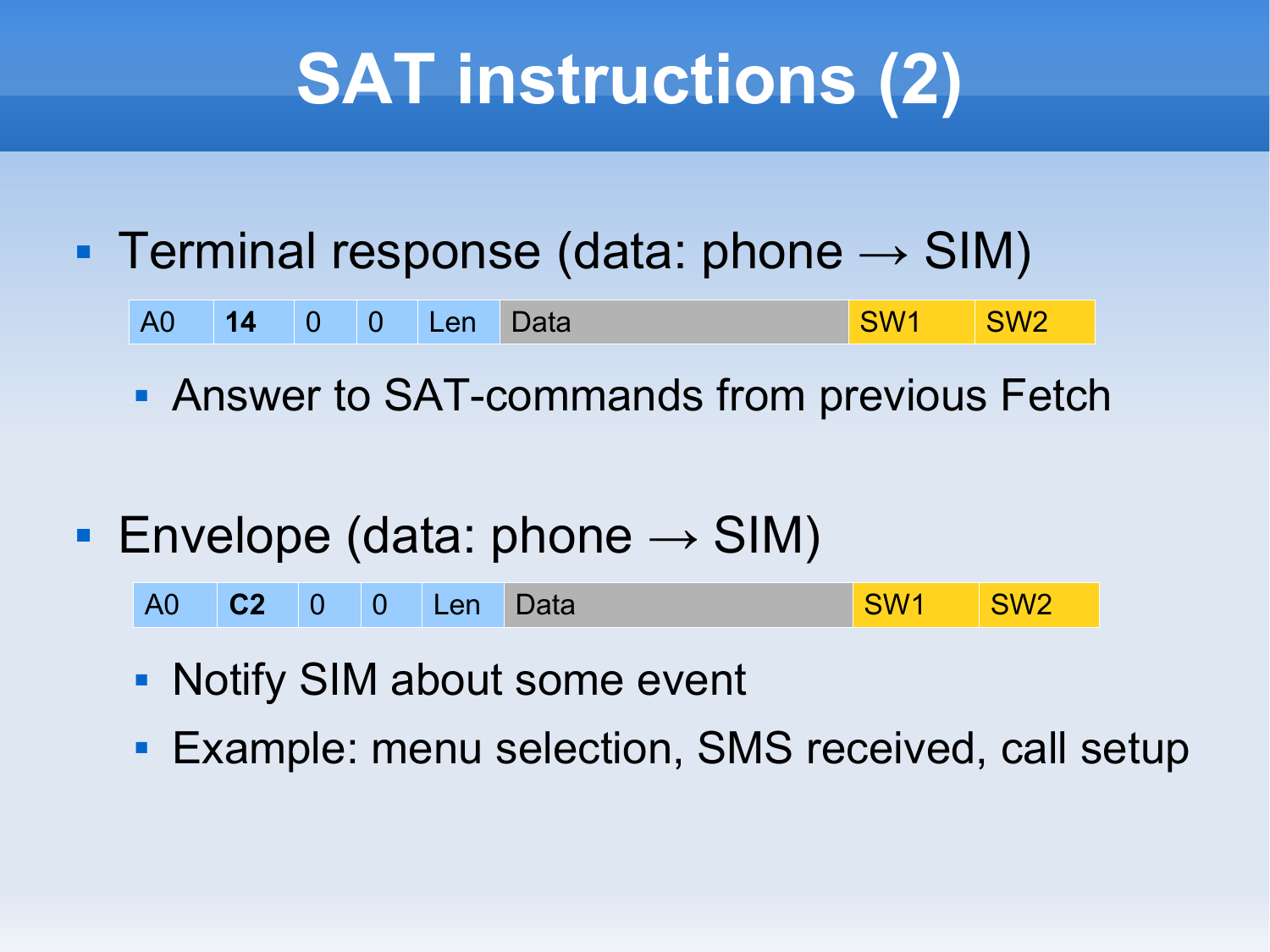## **SAT commands**

- **Transmitted in data-part of Fetch-instruction**
- Some interesting features:
	- Set up call & call control
	- Send short message
	- Run AT command
	- Data channel stuff
	- **Provide local information (cell IDs, signal levels)**
	- Geographical Location Request (yes, that's GPS)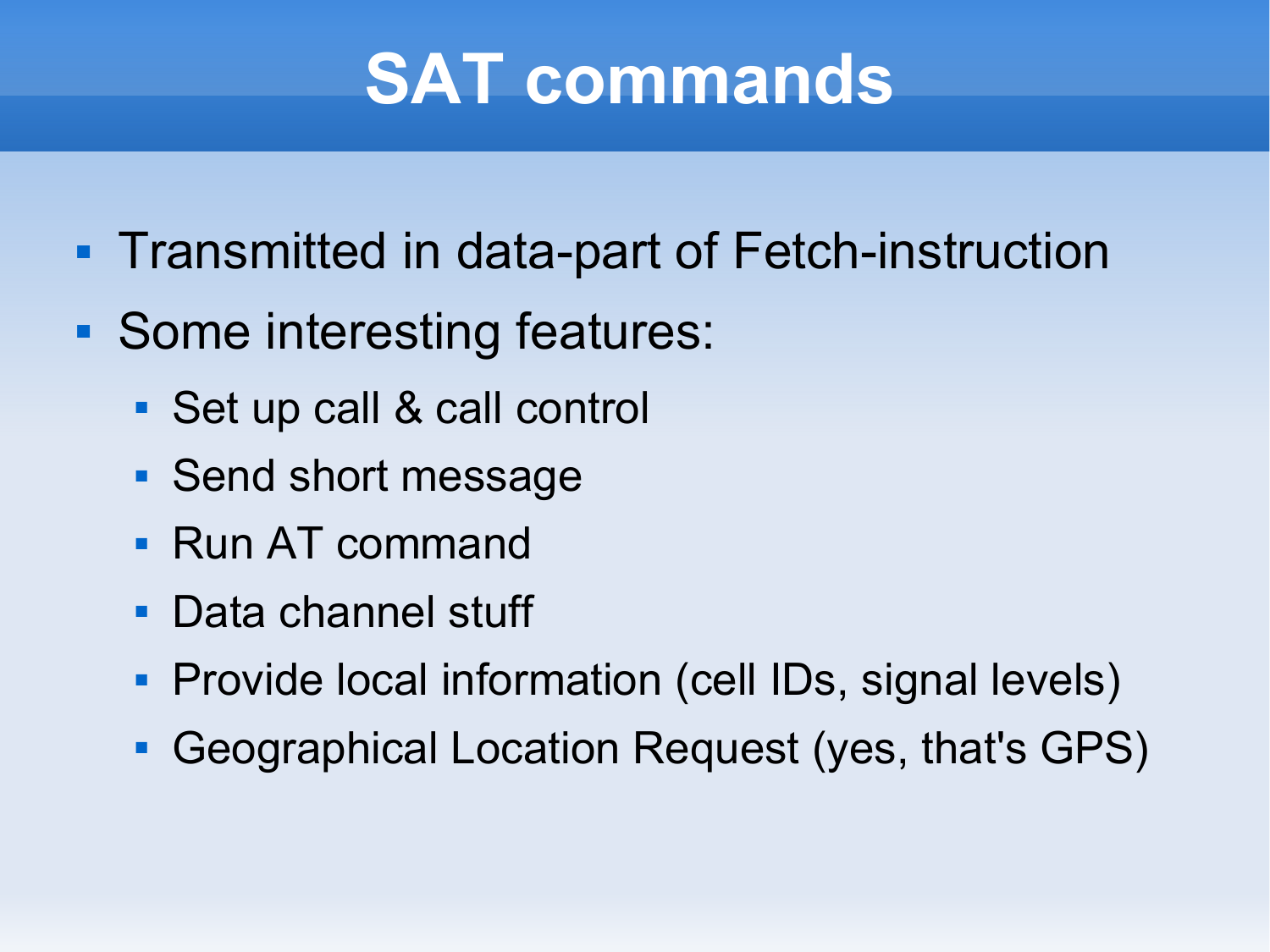# **SAT command encoding**

Commands + parameters are TLV encoded:

- Proactive SIM tag
	- **Command details tag** 
		- Actual command
	- Other Parameters ...

…

- **Mandatory and optional parameters**
- Alpha identifier tag controls notification of user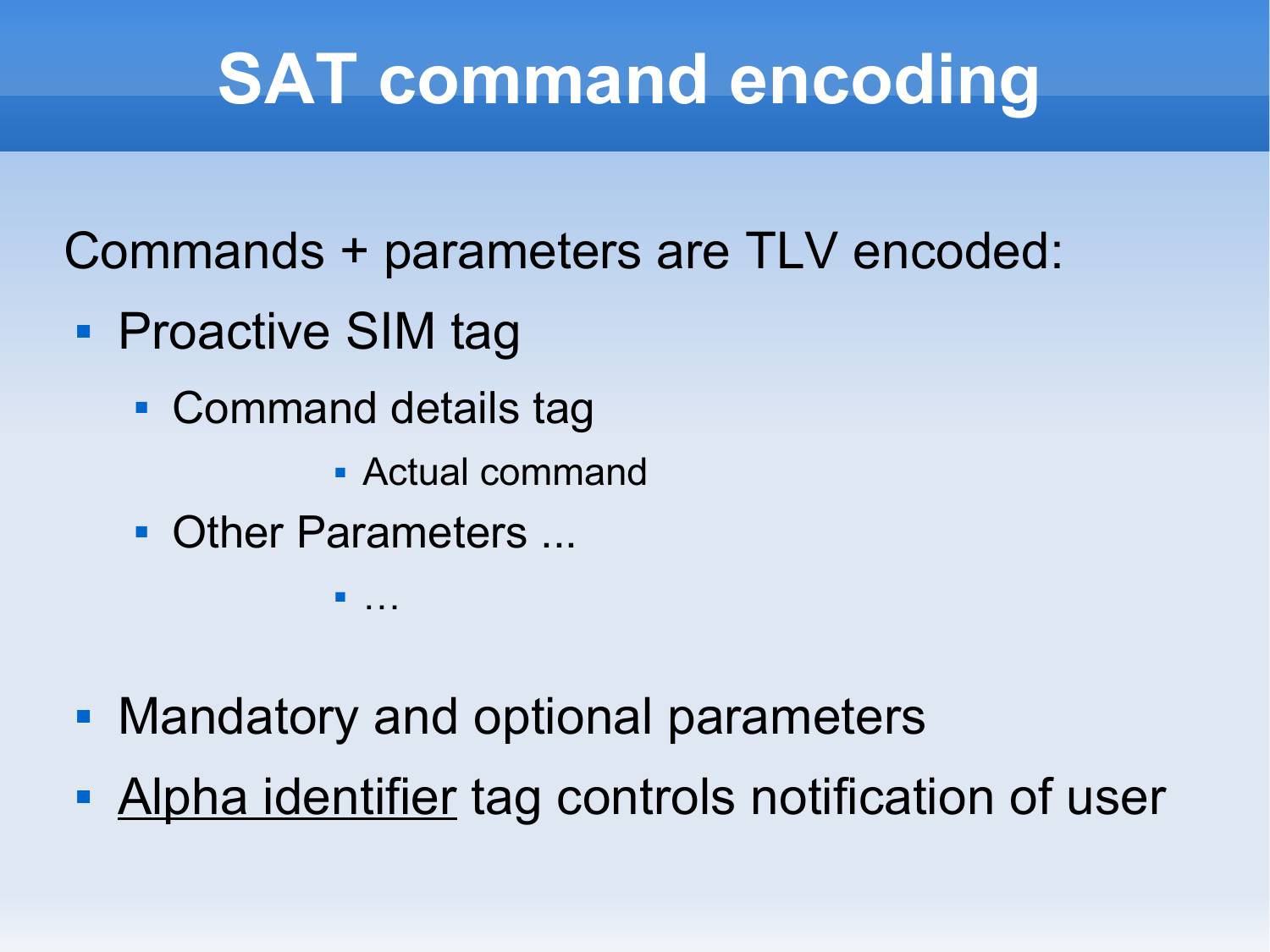#### **SAT example: send SMS**

#### **Fetch data:**

|  | d0 1e |       |    | Proactive SIM Tag                   |
|--|-------|-------|----|-------------------------------------|
|  |       | 01 03 |    | Command details Tag                 |
|  |       |       | 01 | Command number                      |
|  |       |       | 13 | Type of command: Send short message |
|  |       |       | 01 | Command qualifier: packing required |
|  |       | 02 02 |    | Device identities Tag               |
|  |       |       | 81 | Source device identity: SIM         |
|  |       |       | 83 | Destination device id: Network      |
|  |       | 05 00 |    | Alpha identifier Tag                |
|  |       | 0b 11 |    | SMS TPDU Tag                        |
|  |       |       | 01 | SMS SUBMIT                          |
|  |       |       | 00 | Message reference                   |
|  |       |       |    | .                                   |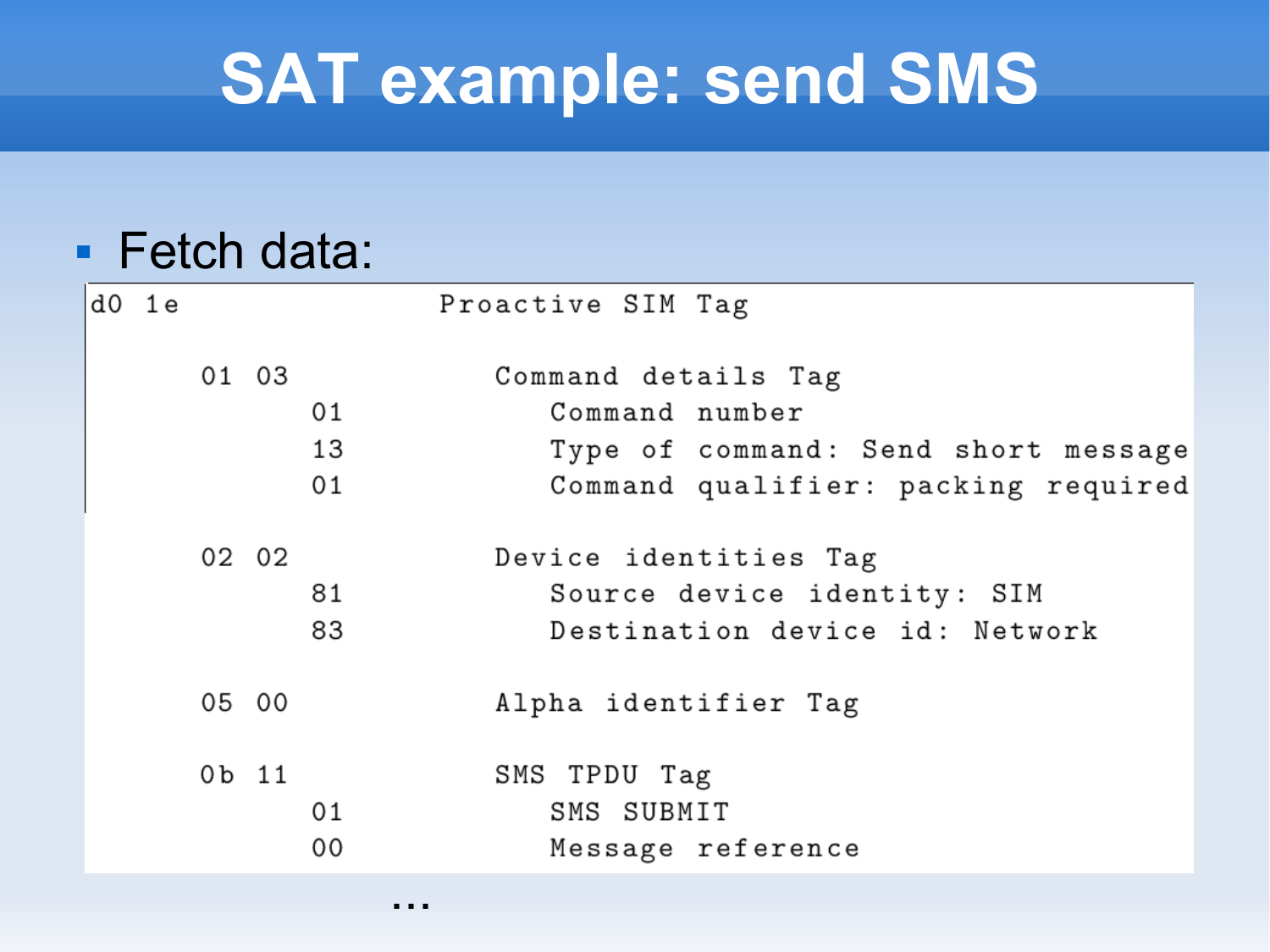## **Over-the-air update**

- **SMS-PP download via Envelope instruction**
- **Like "silent SMS", but sent to SIM card**
- Usually, there's crypto (DES/RSA?) for this
- **Haven't had a closer look at this**
- A virgin SIM might be a good start for this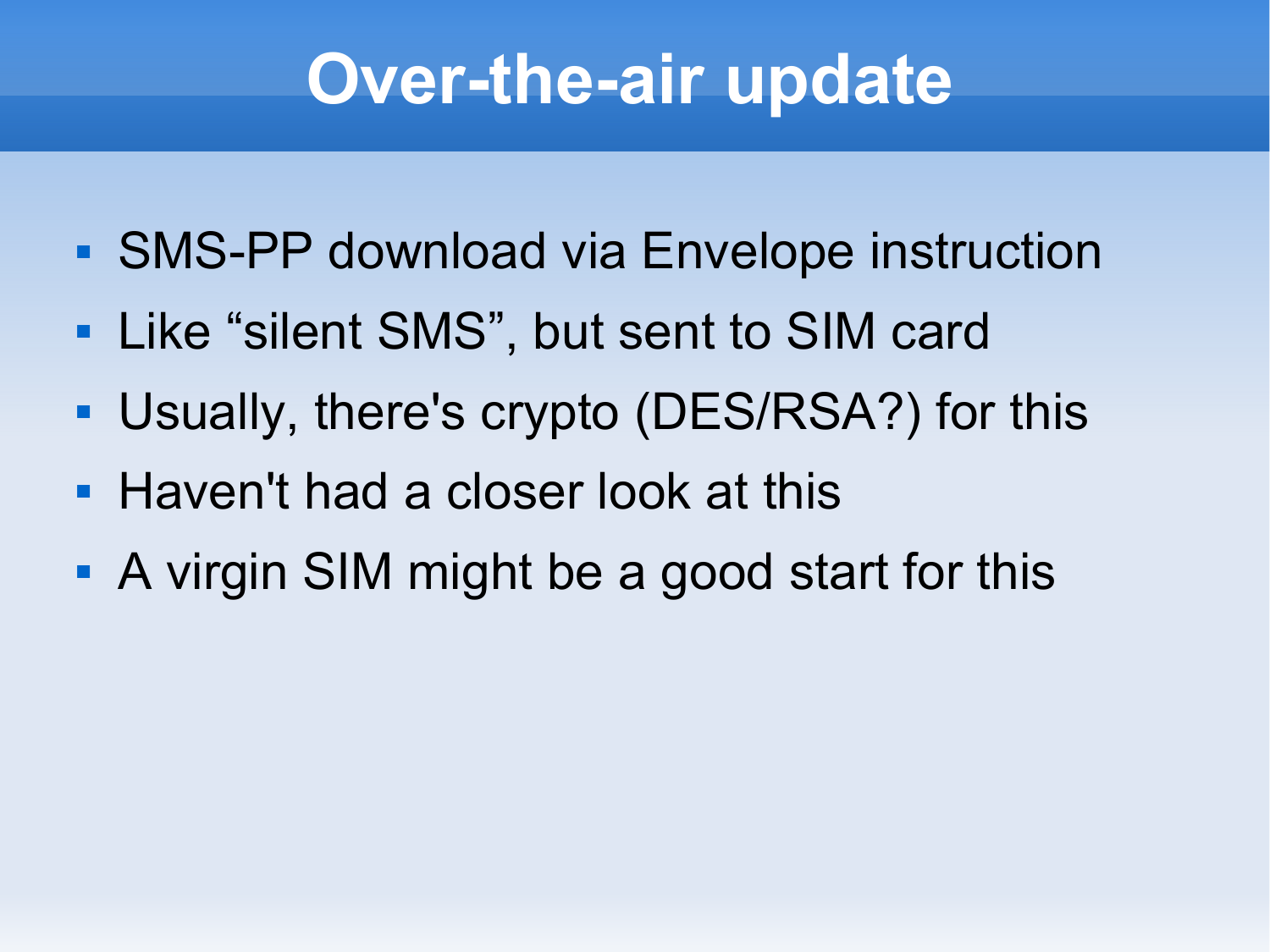## **Further reading (SIM-related)**

- **[ETSI TS 102 221](http://www.google.com/#q=ETSI+TS+102+221): SIM instructions, etc.**
- [3GPP TS 31.102](http://www.3gpp.org/ftp/Specs/html-info/31102.htm): SIM files, procedures
- **[3GPP TS 31.111](http://www.3gpp.org/ftp/Specs/html-info/31111.htm): SIM application toolkit**
- There's a lot more

- Useful tool for SMS de/encoding: [PDUspy](http://www.nobbi.com/pduspy.html)
- [Session-logs](http://www.wrankl.de/UThings/UThings.html#Train_SIM) from real (U)SIMs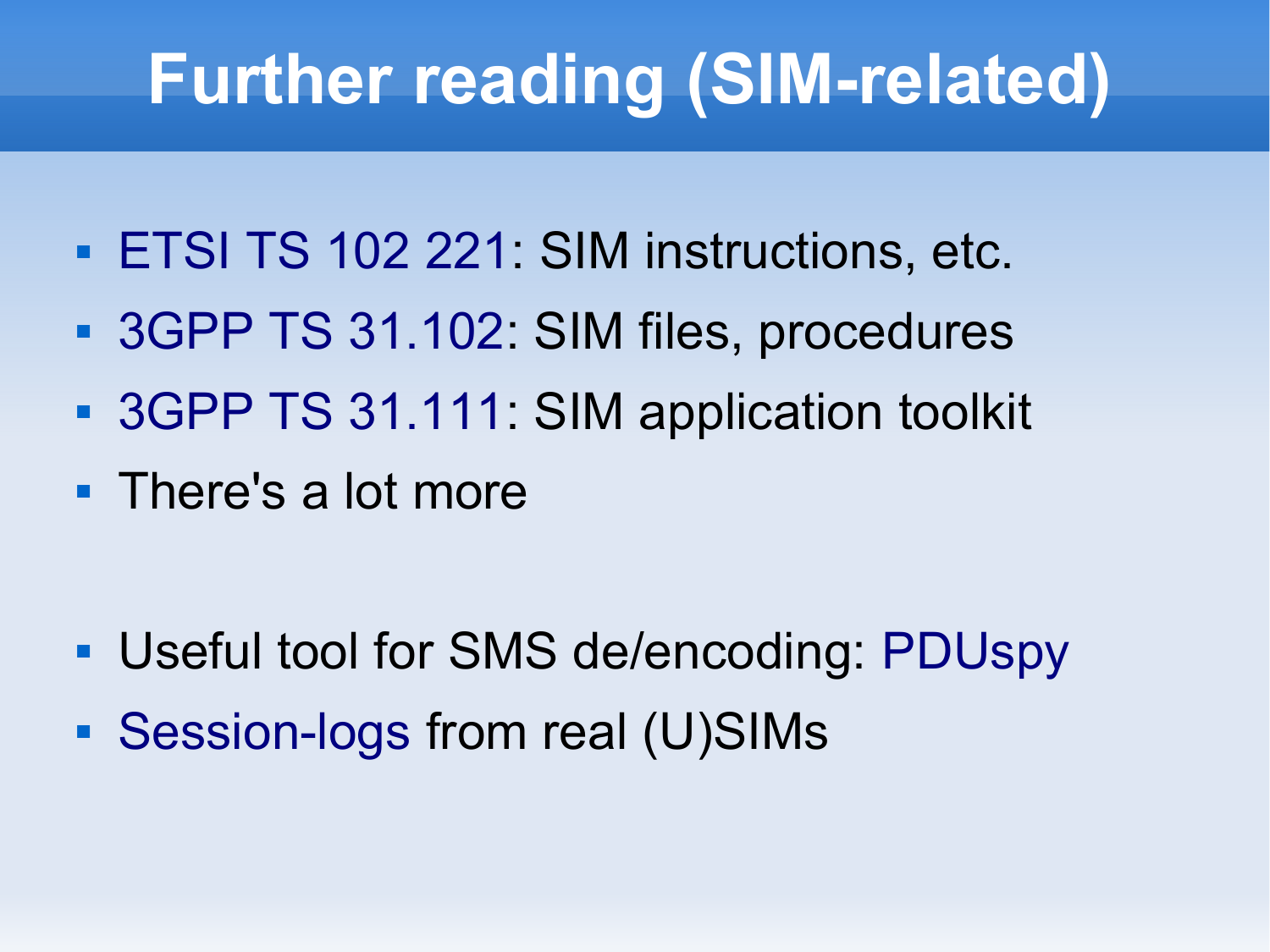### **Summary**

- SIM features:
	- phone control via SAT (calls, SMS, data, etc.)
	- **location tracking**
	- **Figure 1** remote updates
- You don't know what the SIM firmware does
- With most mobile phones you cannot
	- disable the SAT
	- **or see what the SAT actually does**
- **3GPP SAT spec is growing (new features!11)**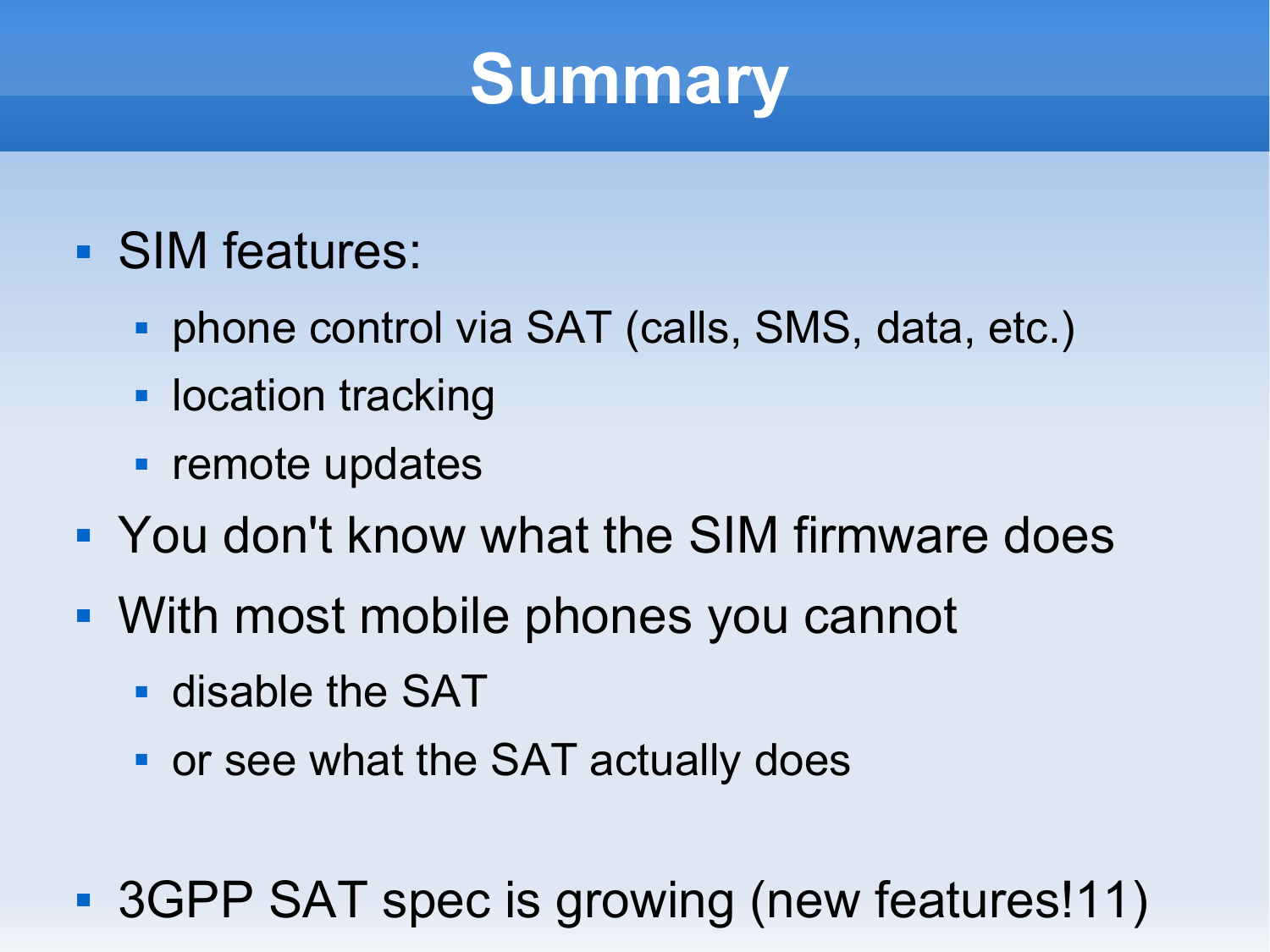### **So what can be done?**

- Watch 3GPP specs for new features
- Patches for phones (Problem:  $\rightarrow$  baseband?)
	- **SAT filter**
	- **SAT monitoring**
- **Which SAT-features do phones support?** 
	- $\rightarrow$  SIMtrace
- Which SAT-features are actually used?
	- Operator specific
	- Needs long-term monitoring